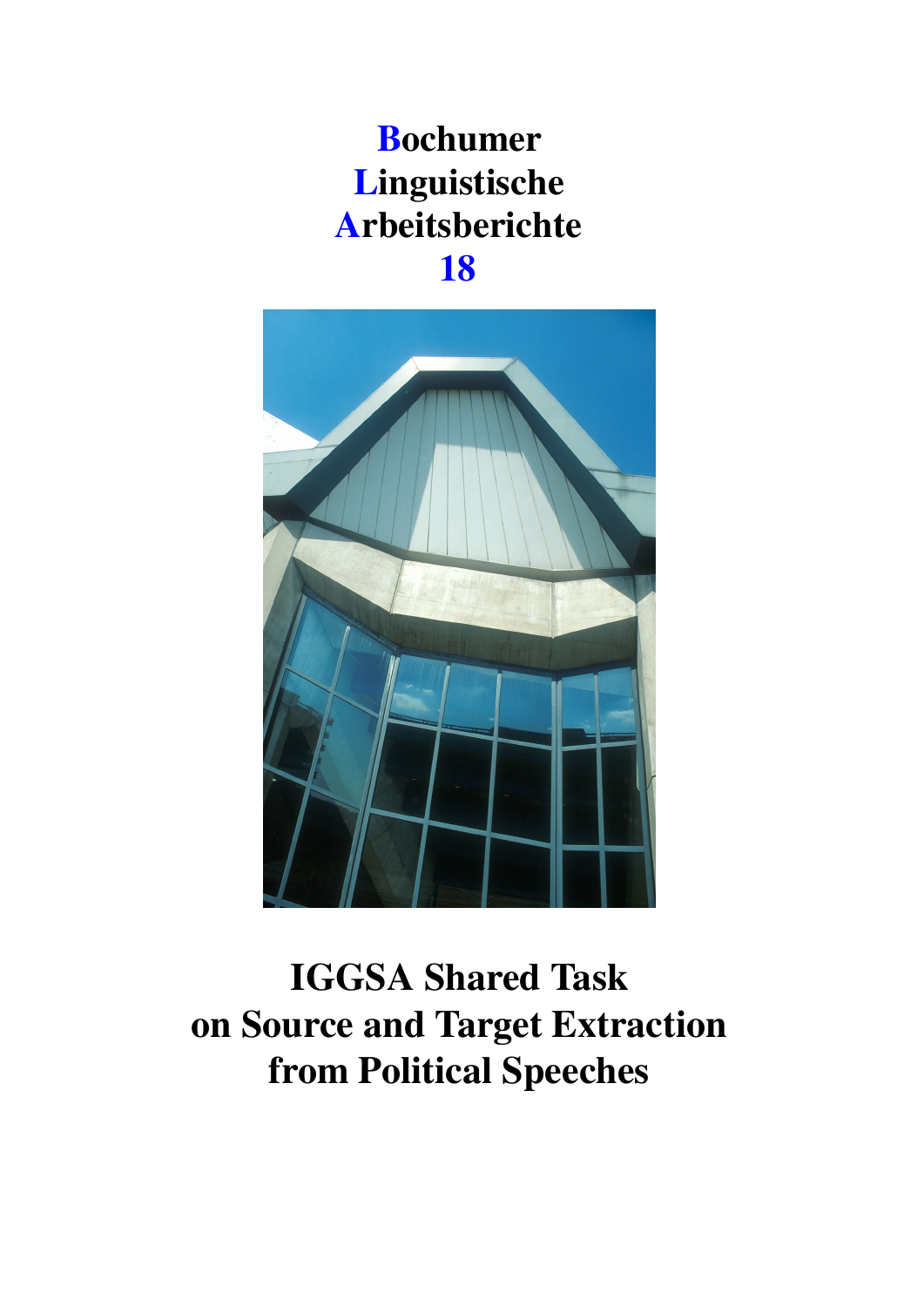# Bochumer Linguistische Arbeitsberichte



### Herausgeberin: Stefanie Dipper

Die online publizierte Reihe "Bochumer Linguistische Arbeitsberichte" (BLA) gibt in unregelmäßigen Abständen Forschungsberichte, Abschluss- oder sonstige Arbeiten der Bochumer Linguistik heraus, die einfach und schnell der Öffentlichkeit zugänglich gemacht werden sollen. Sie können zu einem späteren Zeitpunkt an einem anderen Publikationsort erscheinen. Der thematische Schwerpunkt der Reihe liegt auf Arbeiten aus den Bereichen der Computerlinguistik, der allgemeinen und theoretischen Sprachwissenschaft und der Psycholinguistik.

The online publication series "Bochumer Linguistische Arbeitsberichte" (BLA) releases at irregular intervals research reports, theses, and various other academic works from the Bochum Linguistics Department, which are to be made easily and promptly available for the public. At a later stage, they can also be published by other publishing companies. The thematic focus of the series lies on works from the fields of computational linguistics, general and theoretical linguistics, and psycholinguistics.

c Das Copyright verbleibt beim Autor.

### Band 18 (November 2016)

| Herausgeberin: | <b>Stefanie Dipper</b>            |
|----------------|-----------------------------------|
|                | Sprachwissenschaftliches Institut |
|                | Ruhr-Universität Bochum           |
|                | Universitätsstr. 150              |
|                | 44801 Bochum                      |
|                |                                   |

| Erscheinungsjahr 2016 |           |
|-----------------------|-----------|
| <b>ISSN</b>           | 2190-0949 |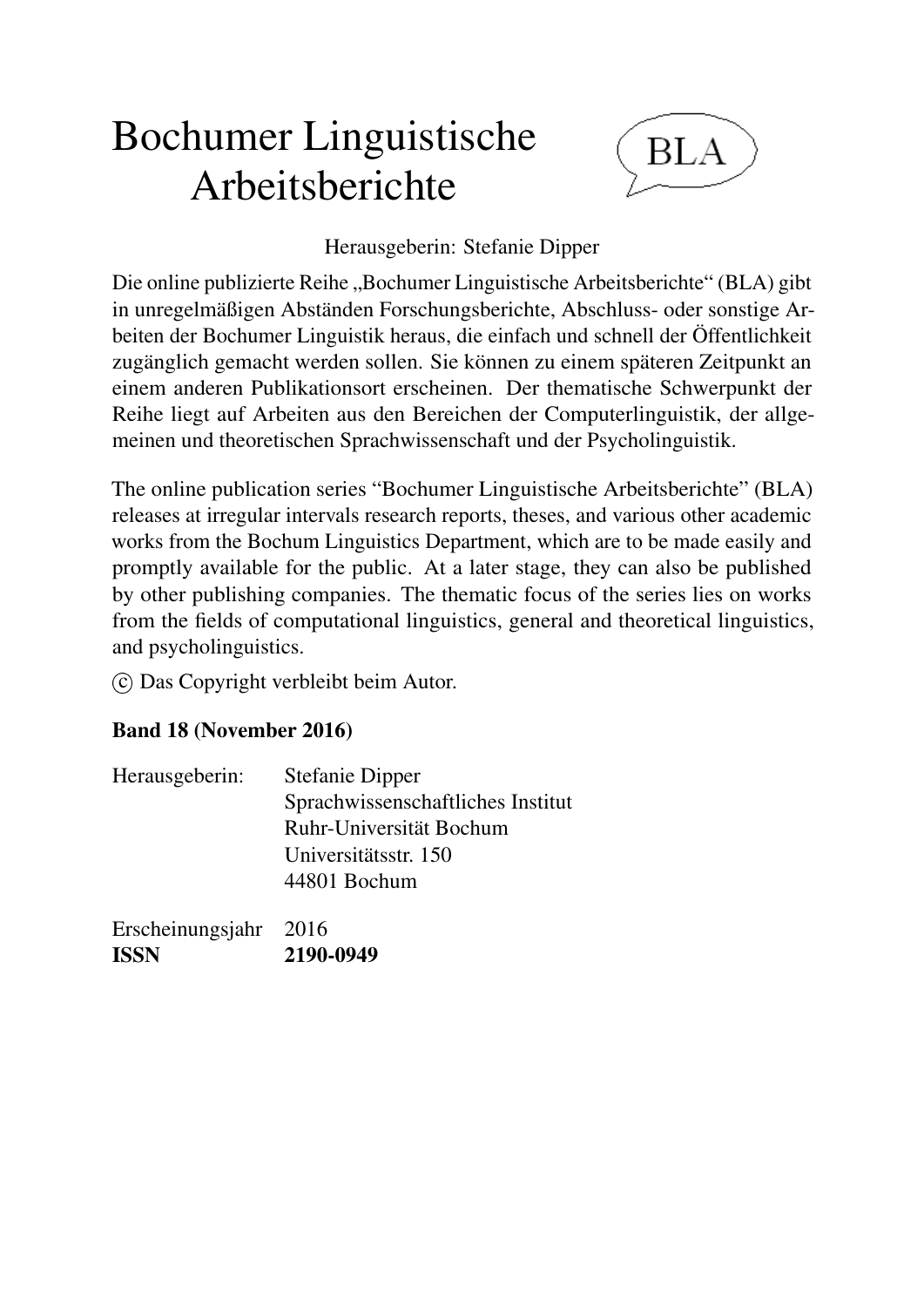## Josef Ruppenhofer, Julia Maria Struß and Michael Wiegand (Eds.)

# IGGSA Shared Task on Source and Target Extraction from Political Speeches

## 2016

### Bochumer Linguistische Arbeitsberichte

(BLA 18)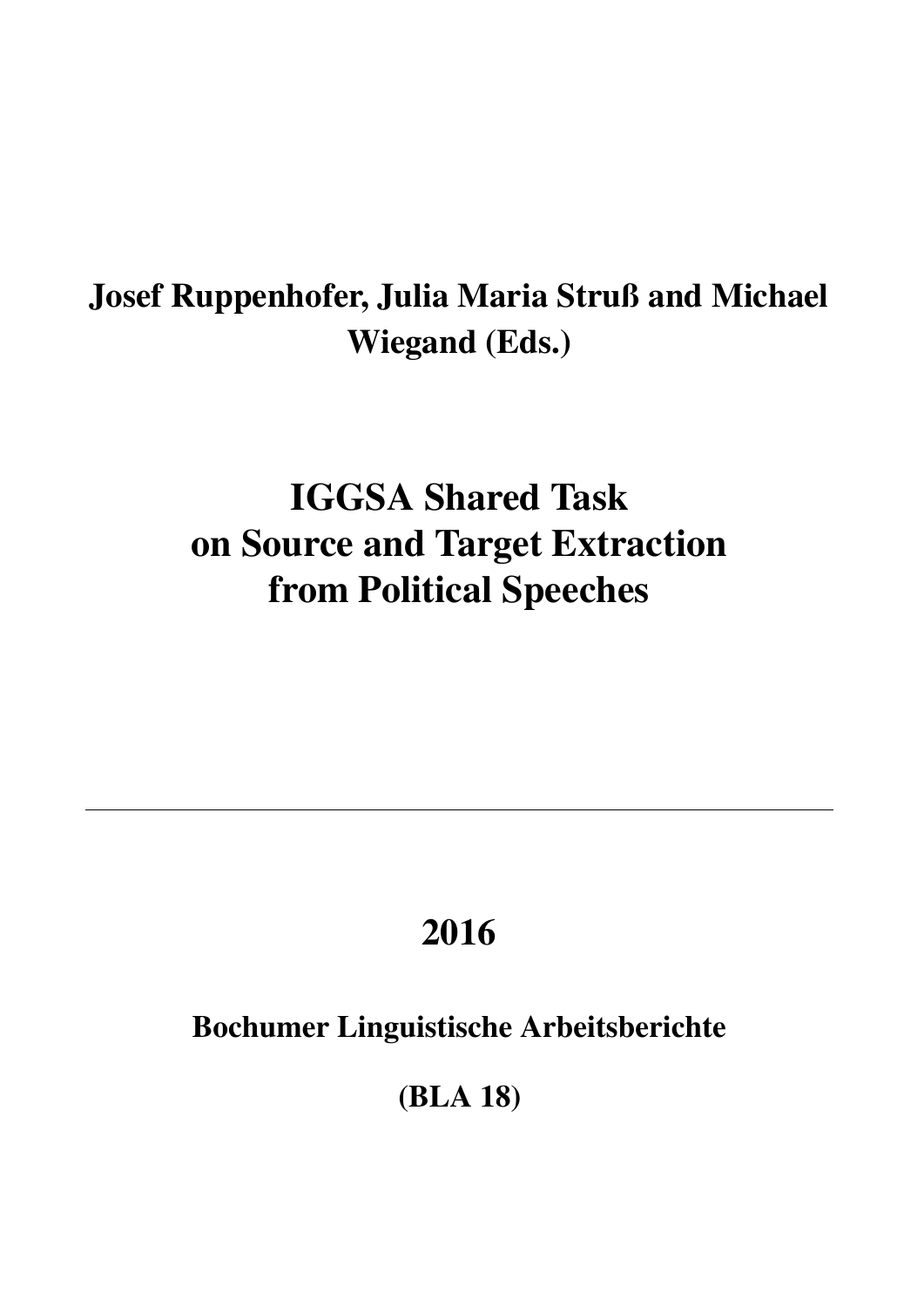## **Contents**

|              | <b>Preface</b>                                                                                                                                                                                                                                                                                                                                                             | iii |
|--------------|----------------------------------------------------------------------------------------------------------------------------------------------------------------------------------------------------------------------------------------------------------------------------------------------------------------------------------------------------------------------------|-----|
| 1            | <b>Overview of the IGGSA 2016 Shared Task on Source and Target Extrac-</b><br><b>tion from Political Speeches</b><br>Josef Ruppenhofer, Julia Maria Struß and Michael Wiegand                                                                                                                                                                                              | 1   |
| $\mathbf{2}$ | <b>System documentation for the IGGSA Shared Task 2016</b><br><b>Leonard Kriese</b>                                                                                                                                                                                                                                                                                        | 10  |
| $\mathbf{3}$ | <b>Saarland University's Participation in the Second Shared Task on Source,</b><br><b>Subjective Expression and Target Extraction from Political Speeches</b><br>Michael Wiegand, Nadisha-Marie Aliman, Tatjana Anikina, Patrick Carroll,<br>Margarita Chikobava, Erik Hahn, Marina Haid, Katja König, Leonie Lapp,<br>Artuur Leeuwenberg, Martin Wolf and Maximilian Wolf | 14  |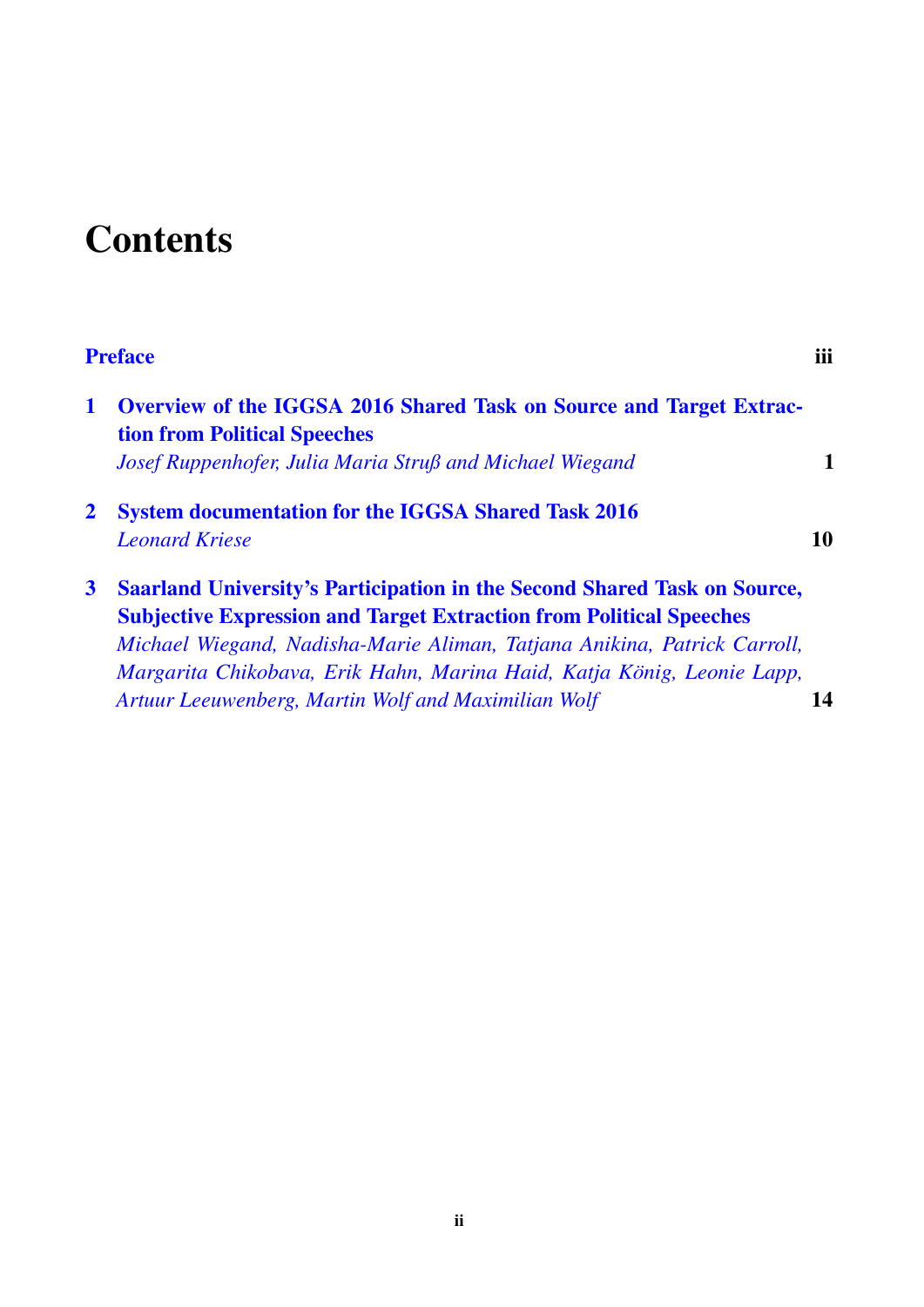### <span id="page-4-0"></span>Preface

The Shared Task on Source and Target Extraction from Political Speeches (STEPS) first ran in 2014 and is organized by the Interest Group on German Sentiment Analysis (IGGSA). This volume presents the proceedings of the workshop of the second iteration of the shared task. The workshop was held at *KONVENS 2016* at Ruhr-University Bochum on September 22, 2016.

As in the first edition of the shared task the main focus of STEPS was on fine-grained sentiment analysis and offered a full task as well as two subtasks for the extraction Subjective Expressions and/or their respective Sources and Targets.

In order to make the task more accessible, the annotation schema was revised for this year's edition and an adjudicated gold standard was used for the evaluation. In contrast to the pilot task, this iteration provided training data for the participants, opening the Shared Task for systems based on machine learning approaches.

The gold standard<sup>[1](#page-4-1)</sup> as well as the evaluation tool<sup>[2](#page-4-2)</sup> have been made publicly available to the research community via the STEPS' website.

We would like to thank the GSCL for their financial support in annotating the 2014 test data, which were available as training data in this iteration. A special thanks also goes to Stephanie Köser for her support on preparing and carrying out the annotation of this year's test data. Finally, we would like to thank all the participants for their contributions and discussions at the workshop.

The organizers

<span id="page-4-1"></span><sup>1</sup>[http://iggsasharedtask2016.github.io/pages/task%20description.html#data](http://iggsasharedtask2016.github.io/pages/task%20description.html##data)

<span id="page-4-2"></span><sup>2</sup>[http://iggsasharedtask2016.github.io/pages/task%20description.html#scorer](http://iggsasharedtask2016.github.io/pages/task%20description.html##scorer)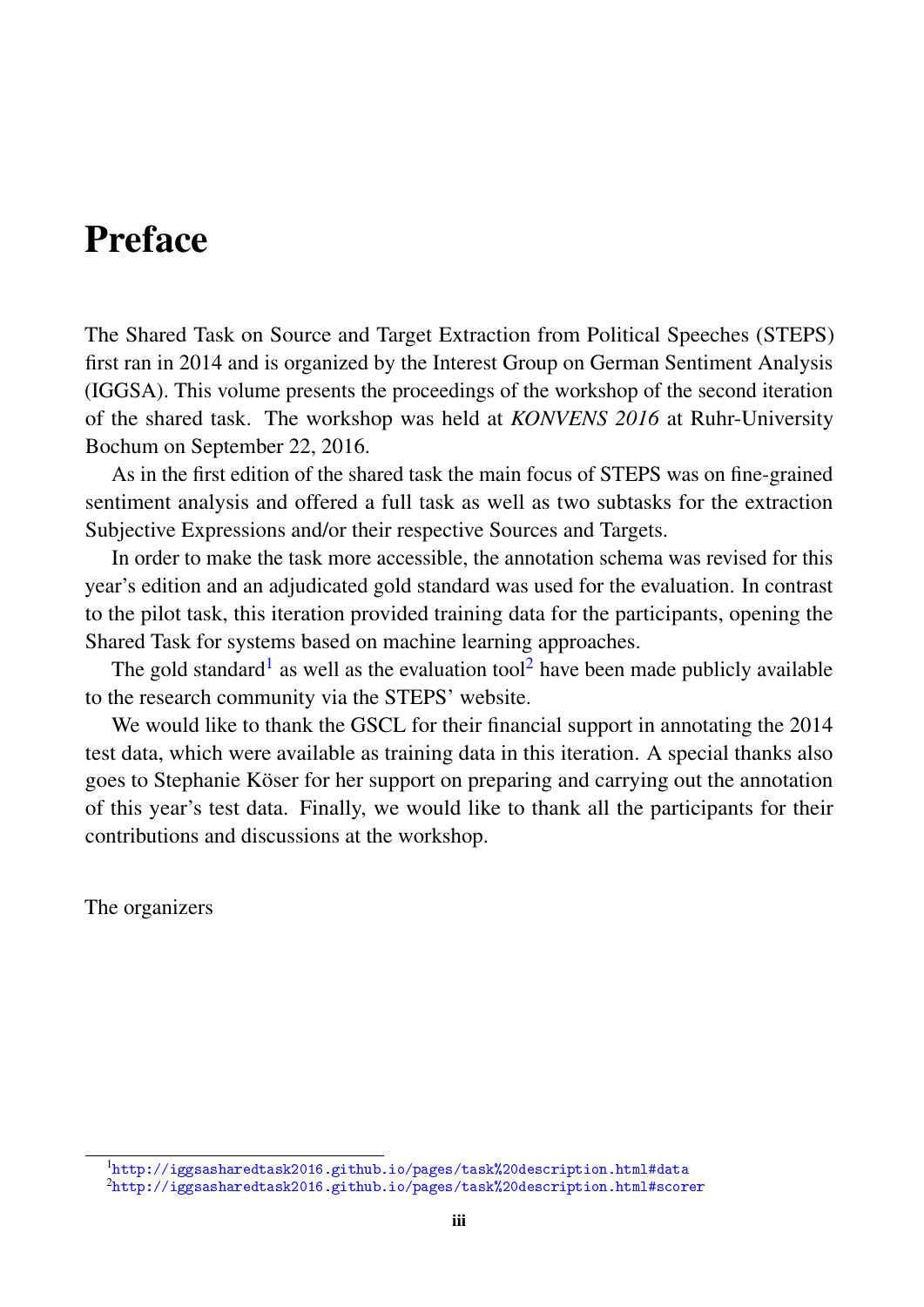### <span id="page-5-0"></span>Overview of the IGGSA 2016 Shared Task on Source and Target Extraction from Political Speeches

Josef Ruppenhofer\*, Julia Maria Stru߇, Michael Wiegand $^{\circ}$ 

∗ Institute for German Language, Mannheim

‡ Dept. of Information Science and Language Technology, Hildesheim University

◦ Spoken Language Systems, Saarland University

ruppenhofer@ids-mannheim.de

julia.struss@uni-hildesheim.de

michael.wiegand@lsv.uni-saarland.de

#### Abstract

We present the second iteration of IGGSA's Shared Task on Sentiment Analysis for German. It resumes the STEPS task of IG-GSA's 2014 evaluation campaign: *Source, Subjective Expression and Target Extraction from Political Speeches*. As before, the task is focused on fine-grained sentiment analysis, extracting sources and targets with their associated subjective expressions from a corpus of speeches given in the Swiss parliament. The second iteration exhibits some differences, however; mainly the use of an adjudicated gold standard and the availability of training data. The shared task had 2 participants submitting 7 runs for the full task and 3 runs for each of the subtasks. We evaluate the results and compare them to the baselines provided by the previous iteration. The shared task homepage can be found at http://iggsasharedtask2016. github.io/.

#### 1 Introduction

Beyond detecting the presence of opinions (or more broadly, subjectivity), opinion mining and sentiment analysis increasingly focus on determining various attributes of opinions. Among them are the polarity (or: valence) of an opinion (positive, negative or neutral), its intensity (or: strength), and also its source (or: holder) as well as its target (or: topic).

The last two attributes are the focus of the IG-GSA shared task: we want to determine whose opinion is expressed and what entity or event it is about. Specific source and target extraction capabilities are required for the application of sentiment analysis to unrestricted language text, where this information cannot be obtained from meta-data and

where opinions by multiple sources and about multiple, maybe related, targets appear alongside each other.

Our shared task was organized under the auspices of the Interest Group of German Sentiment Analysis<sup>1</sup> (IGGSA). The shared task on *Source*, *Subjective Expression and Target Extraction from Political Speeches (STEPS)* constitutes the second iteration of an evaluation campaign for source and target extraction on German language data. For this shared task, publicly available resources have been created, which can serve as training and test corpora for the evaluation of opinion source and target extraction in German.

#### 2 Task Description

The task calls for the identification of subjective expressions, sources and targets in parliamentary speeches. While these texts can be expected to be opinionated, they pose the twin challenges that sources other than the speaker may be relevant and that the targets, though constrained by topic, can vary widely.

#### 2.1 Dataset

The STEPS data set stems from the debates of the Swiss parliament (*Schweizer Bundesversammlung*). This particular data set was originally selected with the following considerations in mind. First, the source data is freely available to the public and we may re-distribute it with our annotations. We were not able to fully ascertain the copyright situation for German parliamentary speeches, which we had also considered using. Second, this type of text poses the interesting challenge of dealing with multiple sources and targets that cannot be gleaned easily from meta-data but need to be retrieved from the running text.

<sup>1</sup>https://sites.google.com/site/ iggsahome/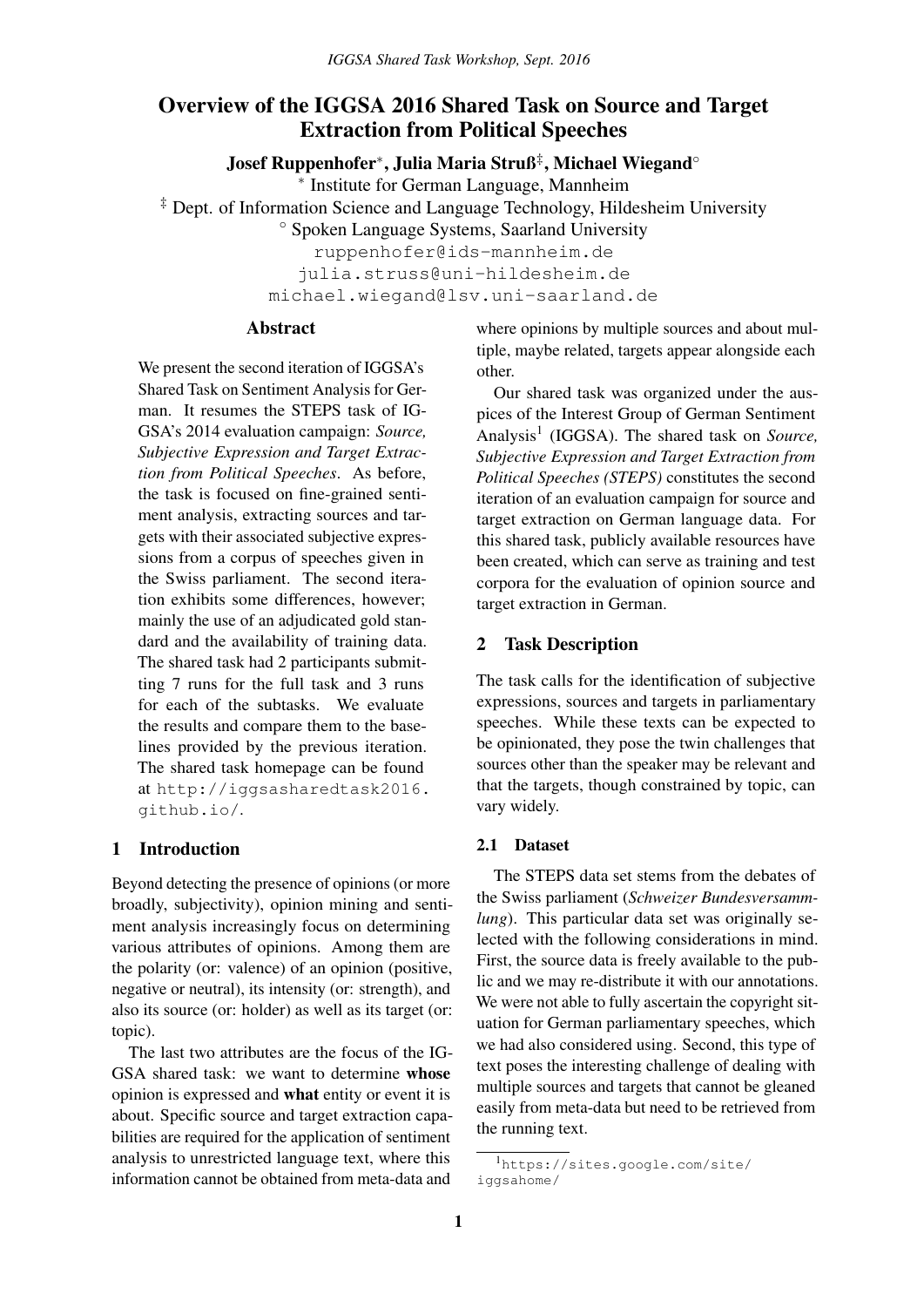As the Swiss parliament is a multi-lingual body, we were careful to exclude not only non-German speeches but also German speeches that constitute responses to, or comments on, speeches, heckling, and side questions in other languages. This way, our annotators did not have to label any German data whose correct understanding might rely on material in a language that they might not be able to interpret correctly.

Some potential linguistic difficulties consisted in peculiarities of Swiss German found in the data. For instance, the vocabulary of Swiss German is sometimes subtly different from standard German. For instance, the verb *vorprellen* is used in the following example rather than *vorpreschen*, which would be expected for German spoken in Germany:

(1) Es ist unglaublich: Weil die Aussenministerin vorgeprellt ist, kann man das nicht mehr zurücknehmen. (Hans Fehr, Frühjahrsession 2008, Zweite Sitzung –  $(04.03.2008)^2$ 

> 'It is incredible: because the foreign secretary acted rashly, we cannot take that back again.'

In order to limit any negative impact that might come from misreadings of the Swiss German by our annotators, who were German and Austrian rather than Swiss, we selected speeches about what we deemed to be non-parochial issues. For instance, we picked texts on international affairs rather than ones about Swiss municipal governance.

The training data for the 2016 shared task comprises annotations on 605 sentences. It represents a single, adjudicated version of the three-fold annotations that served as test data in the first iteration of the shared task in 2014. The test data for the 2016 shared task was newly annotated. It consists of 581 sentences that were drawn from the same source, namely speeches from the Swiss parliament on the same set of topics as used for the training data.

Technically, the annotated STEPS data was created using the following pre-processing pipeline. Sentence segmentation and tokenization was done using OpenNLP<sup>3</sup>, followed by lemmatization with the TreeTagger (Schmid, 1994), constituency parsing by the Berkeley parser (Petrov and Klein, 2007), and final conversion of the parse trees

into TigerXML-Format using TIGER-tools (Lezius, 2002). To perform the annotation we used the Salto-Tool (Burchardt et al., 2006).<sup>4</sup>

#### 2.2 Continuity with, and Differences to, Previous Annotation

Through our annotation scheme<sup>5</sup>, we provide annotations at the expression level. No sentence or document-level annotations are manually performed or automatically derived.

As on the first iteration of the shared task, there were no restrictions imposed on annotations. The sources and targets could refer to any actor or issue as we did not focus on anything in particular. The subjective expressions could be verbs, nouns, adjectives, adverbs or multi-words.

The definition of subjective expressions (SE) that we used is broad and based on well-known prototypes. It is inspired by Wilson and Wiebe (2005)'s use of the superordinate notion *private state*, as defined by Quirk et al. (1985): "As a result, the annotation scheme is centered on the notion of private state, a general term that covers opinions, beliefs, thoughts, feelings, emotions, goals, evaluations, and judgments.":

- evaluation (positive or negative): *toll* 'great', *doof* 'stupid'
- (un)certainty: *zweifeln* 'doubt', *gewiss* 'certain'
- emphasis: *sicherlich/bestimmt* 'certainly'
- speech acts: *sagen* 'say', *ankundigen ¨* 'announce'
- mental processes: *denken* 'think', *glauben* 'believe'

Beyond giving the prototypes, we did not seek to impose on our annotators any particular definition of subjective or opinion expressions from the linguistic, natural language processing or psychological literature related to subjectivity, appraisal, emotion or related notions.

<sup>2</sup>http://www.parlament.ch/ab/frameset/ d/n/4802/263473/d\_n\_4802\_263473\_263632. htm

<sup>3</sup>http://opennlp.apache.org/

<sup>&</sup>lt;sup>4</sup>In addition to the XML files with the subjectivity annotations, we also distributed to the shared task participants several other files containing further aligned annotations of the text. These were annotations for named entities and of dependency rather than constituency parses.

<sup>5</sup>See http://iggsasharedtask2016.github. io/data/guide\_2016.pdf for the the guidelines we used.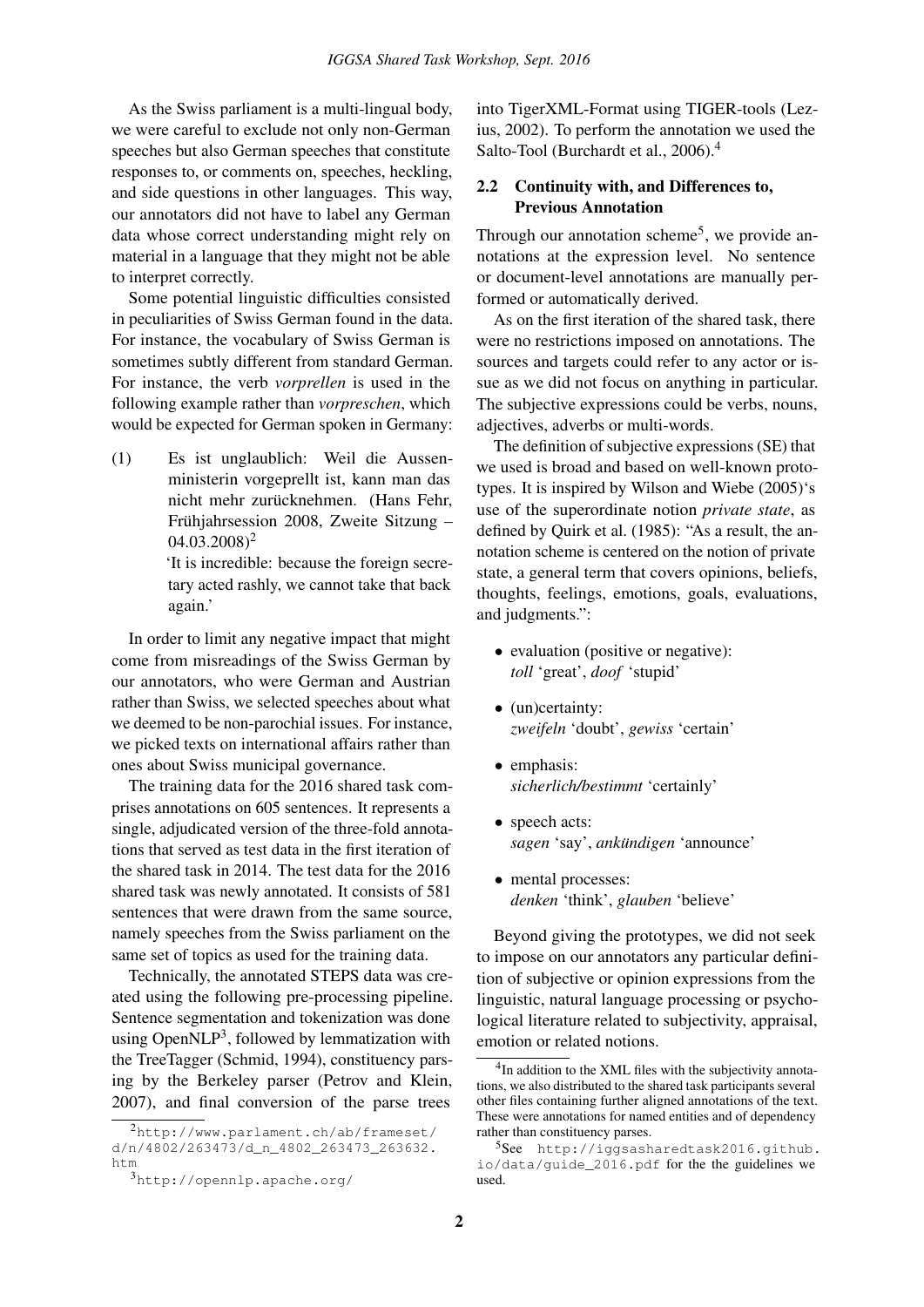Formally, in terms of subjective expressions, there were several noticeable changes made relative to the first iteration. First, unlike in the 2014 iteration of the shared task, punctuation marks (such as exclamation marks) could no longer be annotated. Second, while in the first iteration only the head noun of a light verb construction was identified as the subjective expression, in this iteration the light verbs were also to be included in the subjective expression. Annotators were instructed to observe the handling of candidate expressions in common dictionaries: if a light verb is mentioned as part of an entry, it should be labeled as part of the subjective expression. Thus, the combination *Angst haben* (lit. 'have fear') represents a single subjective expression, whereas in the first edition of the shared task only the noun *Angst* was treated as the subjective expression. A third change concerned compounds. We decided to no longer annotate sub-lexically. This meant that compounds such as *Staatstrauer* 'national mourning' would only be treated as subjective expressions but that we would not break up the word and label the head *-trauer* as a subjective expression and the modifier *Staats* as a Source. Instead, we label the whole word only as a subjective expression.

As before, in marking subjective expressions, the annotators were told to select minimal spans. This guidance was given because we had decided that within the scope of this shared task we would forgo any treatment of polarity and intensity. Accordingly, negation, intensifiers and attenuators and any other expressions that might affect a minimal expression's polarity or intensity could be ignored.

When labeling sources and targets, annotators were asked to first consider *syntactic and semantic dependents* of the subjective expressions. If sources and targets were locally unrealized, the annotators could annotate other phrases in the context. Where a subjective expression represented the view of the implicit speaker or text author, annotators were asked to indicate this by setting a flag *Sprecher* 'Speaker' on the the source element. Typical cases of subjective expressions are evaluative adjectives such as *toll* 'great' in (2).

 $(2)$  Das ist naturlich schon toll. 'Of course that's really great.'

For all three types of labels, subjective expressions, sources, and targets, annotators had the option of using an additional flag to mark an annotation as *Unsicher* 'Uncertain', if they were unsure

whether the span should really be labeled with the relevant category.

In addition, instances of subjective expressions and sources could be marked as *Inferiert* 'Inferred'. In the case of subjective expressions, this covers, for instance, cases where annotators were not sure if an expression constituted a polar fact or an inherently subjective expression. In the case of sources, the 'inferred' label applies to cases where the referents cannot be annotated as local dependents but have to be found in the context. An example is sentence (3), where the source of *Strategien aufzuzeigen* 'to lay out strategies' is not a direct grammatical dependent of that complex predicate. Instead it can be found 'higher up' as a complement of the noun *Ziel* 'goal', which governs the verb phrase that *aufzuzeigen* heads.<sup>6</sup>

(3) Es war jedoch nicht Ziel des vorliegenden [Berichtes *Source*], an dieser Stelle Strategien aufzuzeigen, . . . zeitlichem Fokus auf das Berichtsjahr zu beschreiben. 'However, it wasn't the goal of the report at hand to lay out strategies here, . . . '

Note that, unlike in the first iteration, we decided to forego the annotation of inferred targets as we felt they would be too difficult to retrieve automatically. Also, we limited contextual annotation to the same sentence as the subjective expression. In other words, annotators could not mark source mentions in preceding sentences.

Likewise, whereas in the first iteration, the annotators were asked to use a flag *Rhetorisches Stilmittel* 'Rhetorical device' for subjective expression instances where subjectivity was conveyed through some kind of rhetorical device such as repetition, such instances were ruled out of the remit of this shared task. Accordingly, no such instances occur in our data. Even more importantly, whereas for the first iteration, we had asked annotators to also annotate polar facts and mark them with a flag, for the second iteration we decided to exclude polar facts from annotation altogether as they had led to low agreement among the annotators in the first iteration of the task. What we had called polar facts in the guidelines of the 2014 task, we would now call inferred opinions of the sort arising from events that affect their participants positively or

 $6$ Grammatically speaking, this is an instance of what is called control.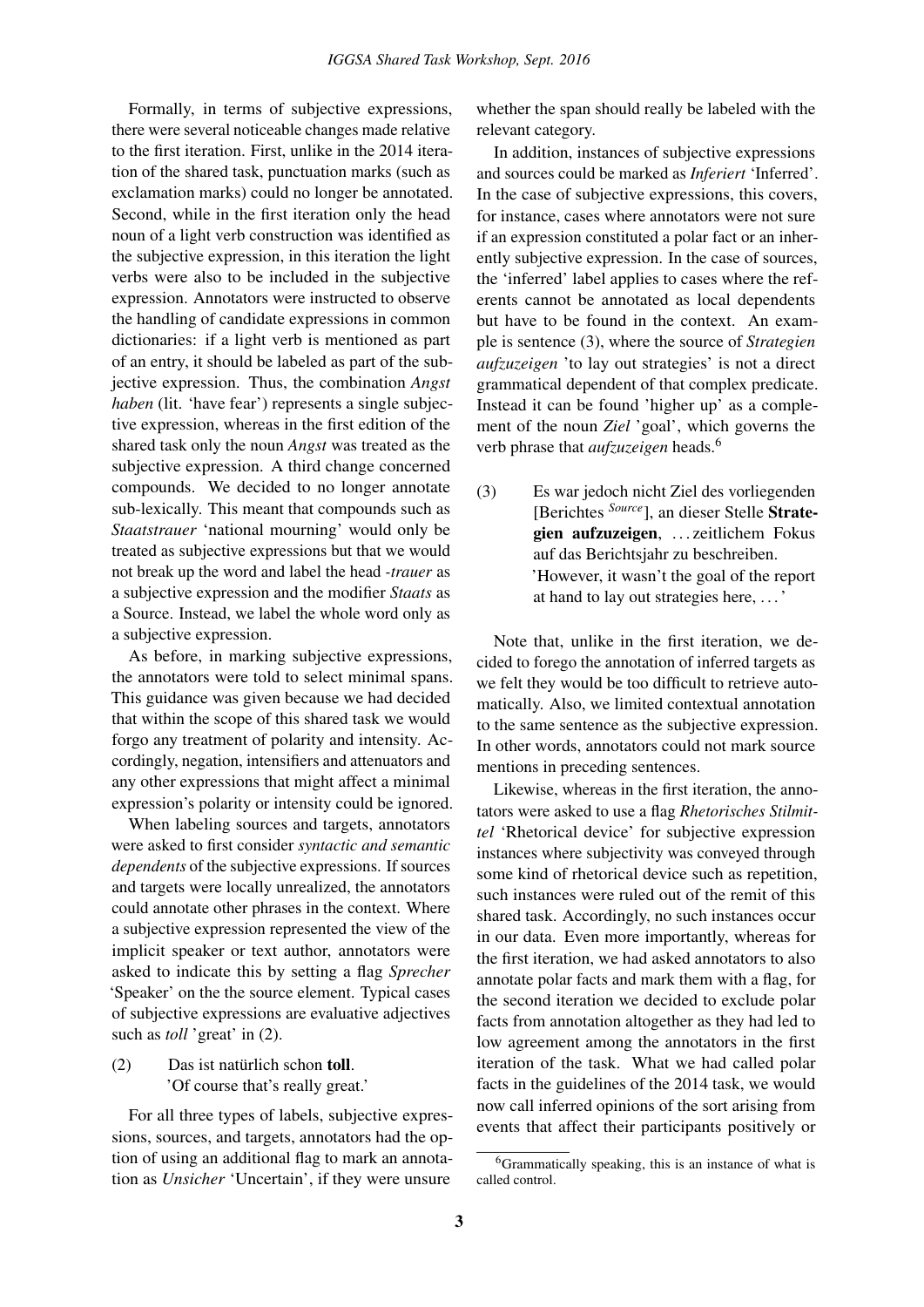|             | 2014 | 2016                                      |      |
|-------------|------|-------------------------------------------|------|
|             |      | Fleiss $\kappa$ Cohen's $\kappa$ obs.agr. |      |
| subj. expr. | 0.39 | 0.72                                      | 0.91 |
| sources     | 0.57 | 0.80                                      | 0.96 |
| targets     | 0.46 | 0.60                                      | 0.80 |

Table 1: Comparison of IAA values for 2014 and 2016 iterations of the shared task

negatively.<sup>7</sup> For instance, for a sentence such as *100-year old driver crashes into school crowd*, one might infer a negative attitude of the author towards the driver, especially if the context emphasizes the driver's culpability or argues generally against letting older drivers keep their permits.

As in the first iteration, the annotation guidelines gave annotators the option to mark particular subjective expressions as *Schweizerdeutsch* 'Swiss German' when they involved language usage that they were not fully familiar with. Such cases could then be excluded or weighted differently for the purposes of system evaluation. In our annotation, these markings were in fact very rare with only one such instance in the training data and none in the test data.

#### 2.3 Interannotator Agreement

We calculated agreement in terms of a token-based  $\kappa$  value. Given that in our annotation scheme, a single token can be e.g. a target of one subjective expression while itself being a subjective expression as well, we need to calculate three kappa values covering the binary distinctions between presence of each label and its absence.

In the first iteration of the shared task, we calculated a multi- $\kappa$  measure for our three annotators on the basis of their annotations of the 605 sentences in the full test set of the 2014 shared task (Davies and Fleiss, 1982). For this second iteration, two annotators performed double annotation on 50 sentences as the basis for IAA calculation. For lack of resources, the rest of the data was singly annotated. We calculated Cohen's kappa values. As Table 1 suggests, inter-annotator agreement was considerably improved. This allowed participants to use the annotated and adjudicated 2014 test data as training data in this iteration of the shared task.

#### 2.4 Subtasks

As did the first iteration, the second iteration offered a full task as well as two subtasks:

- Full task Identification of subjective expressions with their respective sources and targets.
- Subtask 1 Participants are given the subjective expressions and are only asked to identify opinion sources.
- Subtask 2 Participants are given the subjective expressions and are only asked to identify opinion targets.

Participants could choose any combination of the tasks.

#### 2.5 Evaluation Metrics

The runs that were submitted by the participants of the shared task were evaluated on different levels, according to the task they chose to participate in. For the full task, there was an evaluation of the subjective expressions as well as the targets and sources for subjective expressions, matching the system's annotations against those in the gold standard. For subtasks 1 and 2, we evaluated only the sources or targets, respectively, as the subjective expressions were already given.

In the first iteration of the STEPS task, we evaluated each submitted run against each of our three annotators individually rather than against a single gold-standard. The intent behind that choice was to retain the variation between the annotators. In the current, second iteration, the evaluation is simpler as we switched over to a single adjudicated reference annotation as our gold standard.

We use recall to measure the proportion of correct system annotations with respect to the gold standard annotations. Additionally, precision was calculated so as to give the fraction of correct system annotations relative to all the system annotations.

In this present iteration of the shared task, we use a strict measure for our primary evaluation of system performance, requiring precise span overlap for a match.  $8$ 

 $7$ The terminology for these cases is somewhat in flux. Deng et al. (2013) talk about benefactive/malefactive events and alternatively of goodFor/badFor events. Later work by Wiebe's group as well as work by Ruppenhofer and Brandes (2015) speaks more generally of effect events.

 $8By$  contrast, in the first iteration of the shared task, we had counted a match when there was partial span overlap. In addition, we had used the Dice coefficient to assess the overlap between a system annotation and a gold standard annotation. Equally, for inter-annotator-agreement we had counted a match when there was partial span overlap.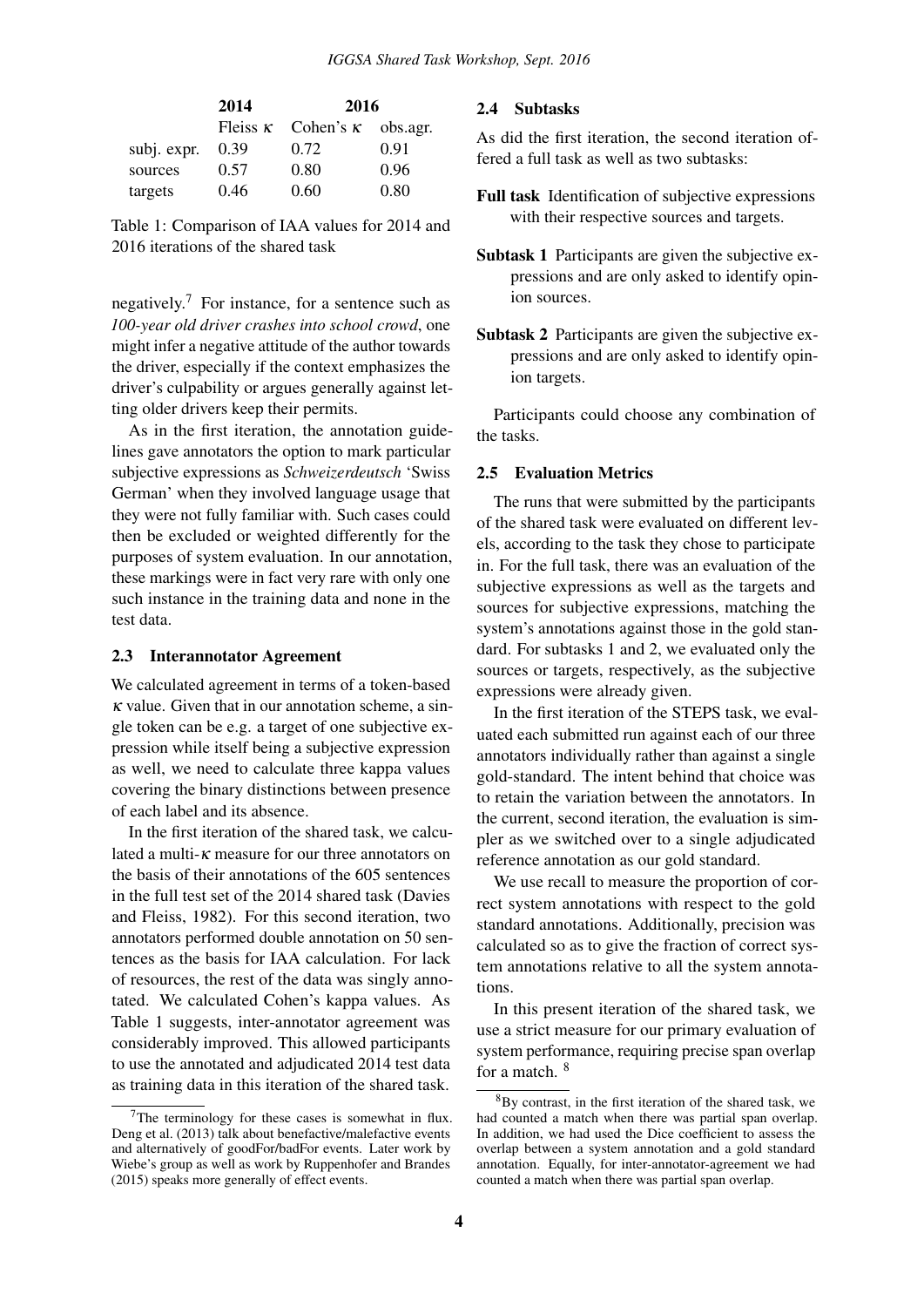| $LK_R$ unl | UDS_Run1   | UDS_Run2   | UDS_Run3   | UDS_Run4   | UDS_Run5                                                             | $UDS_Run6*$                                     |
|------------|------------|------------|------------|------------|----------------------------------------------------------------------|-------------------------------------------------|
|            | rule-based | rule-based | rule-based | rule-based | supervised                                                           | rule-based                                      |
| 0.350      | 0.239      | 0.293      | 0.346      | 0.346      | 0.507                                                                | 0.351                                           |
| 0.482      | 0.570      | 0.555      | 0.564      | 0.564      | 0.654                                                                | 0.572                                           |
| 0.275      | 0.151      | 0.199      | 0.249      | 0.249      | 0.414                                                                | 0.253                                           |
|            |            |            |            |            |                                                                      |                                                 |
| LK_Run1    | UDS_Run1   | UDS_Run2   | UDS_Run3   | UDS_Run4   | UDS_Run5                                                             | $UDS_Run6*$                                     |
|            | rule-based | rule-based | rule-based | rule-based | supervised                                                           | rule-based                                      |
| 0.183      | 0.155      | 0.208      | 0.258      | 0.259      | 0.318                                                                | 0.262                                           |
| 0.272      | 0.449      | 0.418      | 0.420      | 0.421      | 0.502                                                                | 0.425                                           |
| 0.138      | 0.094      | 0.138      | 0.186      | 0.187      | 0.233                                                                | 0.190                                           |
|            |            |            |            |            |                                                                      |                                                 |
| LK_Run1    | UDS_Run1   | UDS_Run2   | UDS_Run3   | UDS_Run4   | UDS_Run5                                                             | $UDS_Run6*$                                     |
|            | rule-based | rule-based | rule-based | rule-based | supervised                                                           | rule-based                                      |
| 0.143      | 0.184      | 0.199      | 0.253      | 0.256      | 0.225                                                                | 0.261                                           |
| 0.204      | 0.476      | 0.453      | 0.448      | 0.450      | 0.323                                                                | 0.440                                           |
| 0.110      | 0.114      | 0.127      | 0.176      | 0.179      | 0.173                                                                | 0.185                                           |
|            |            |            |            |            | <b>Identification of Sources</b><br><b>Identification of Targets</b> | <b>Identification of Subjective Expressions</b> |

Table 2: Full task: evaluation results based on the micro averages (results marked with a '\*' are late submission)

#### 2.6 Results

Two groups participated in our full task submitting one and six different runs respectively. Table 2 shows the results for each of the submitted runs based on the micro average of exact matches. The system that produced *UDS Run1* presents a baseline. It is the rule-based system that UDS had used in the previous iteration of this shared task. Since this baseline system is publicly available, the scores for *UDS Run1* can easily be replicated.

The rule-based runs submitted by UDS this year<sup>9</sup> (i.e *UDS Run2*, *UDS Run3*, *UDS Run4* and *UDS Run6*) implement several extensions that provide functionalities missing from the first incarnation of the UDS system:

- detection of grammatically-induced sentiment and the extraction of its corresponding sources and targets
- handling multiword expressions as subjective expressions and the extraction of their corresponding sources and targets
- normalization of dependency parses with regard to coordination

Please consult UDS's participation paper for details about these extensions of the baseline system.

The runs provided by Potsdam are also rulebased but they are focused on achieving generalization beyond the instances of subjective expressions

and their sources and targets seen in the training data. They do so based on representing the relations between subjective expressions and their sources and targets in terms of paths through constituency parse trees. Potsdam's Run 1 (*LK Run1*) seeks generalization for the subjective expressions already observed in the training data by merging all the paths of any two subjective expressions that share any path in the training data.

All the submitted runs show improvements over the baseline system for the three challenges in the full task with the exception of *LK Run1* on target identification. While the supervised system used for Run 5 of the UDS group achieved the best results for the detection of subjective expressions and sources, the rule based system of UDS's Run 6 handled the identification of targets better.

When considering partial matches as well, the results on detecting sources improve only slightly, but show big improvements on targets with up to 25% points. A graphical comparison between exact and partial matches, can be found in Figure 1.

The results also show, that the poor  $f_1$ -measures can be mainly attributed to lacking recall. In other words, the systems miss a large portion of the manual annotations.

The two participating groups also submitted one and two runs for each of the subtasks respectively. Since the baseline system only supports the extraction of sources and targets according to the definition of the full task, a baseline score for the two subtasks could not be provided.

The results in Table 3 show improvements in

<sup>&</sup>lt;sup>9</sup>The UDS systems have been developed under the supervision of Michael Wiegand, one of the workshop organizers.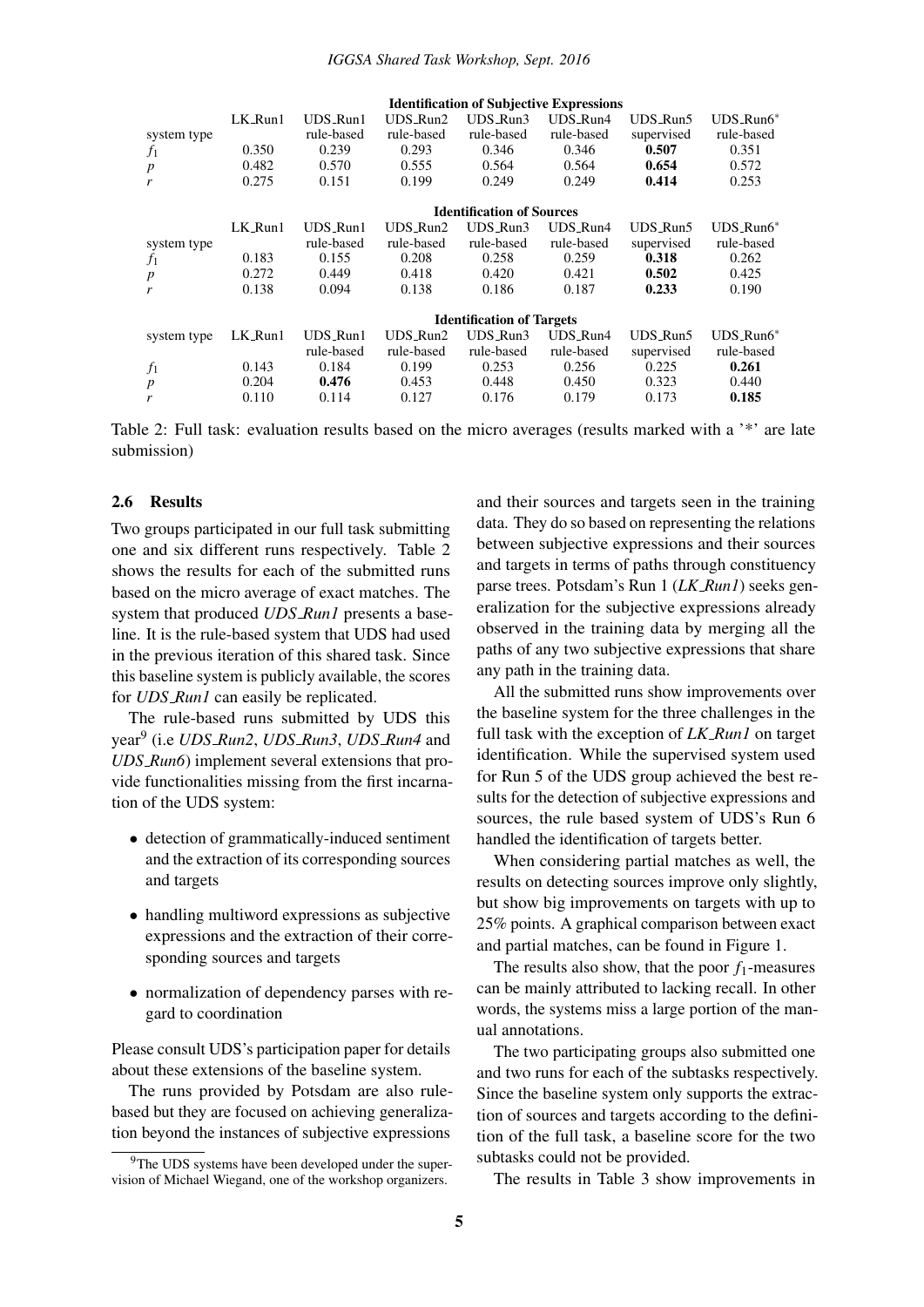

Figure 1: Comparison of exact and partial matches for the full task based on the micro average results (results marked with a '\*' are late submissions)

both subtasks of about 15% points for the *f*1 measure, when comparing the the best results between the full and the corresponding subtask. As in the full task, the identification of sources was best solved by a supervised machine learning system, when subjective expressions were given. The opposite is true for the target detection: The rulebased system outperforms the supervised machine learning system in the subtasks as it does in the full task.

The oberservations with respect to the partial matches are also constant across the full and the corresponding subtasks as can be seen in Figures 1 and 2: Target detection benefits a lot more than source detection when partial matches are considered as well.

#### 3 Related Work

#### 3.1 Other Shared Tasks

Many shared tasks have addressed the recognition of subjective units of language and, possibly, the classification of their polarity (SemEval 2013 Task 2, Twitter Sentiment Analysis (Nakov et al., 2013); SemEval-2010 task 18: Disambiguating sentiment ambiguous adjectives (Wu and Jin, 2010); SemEval-2007 Task 14: Affective Text (Strappar-



Figure 2: Comparison of exact and partial matches for the subtasks based on the micro average results (results marked with a '\*' are late submission)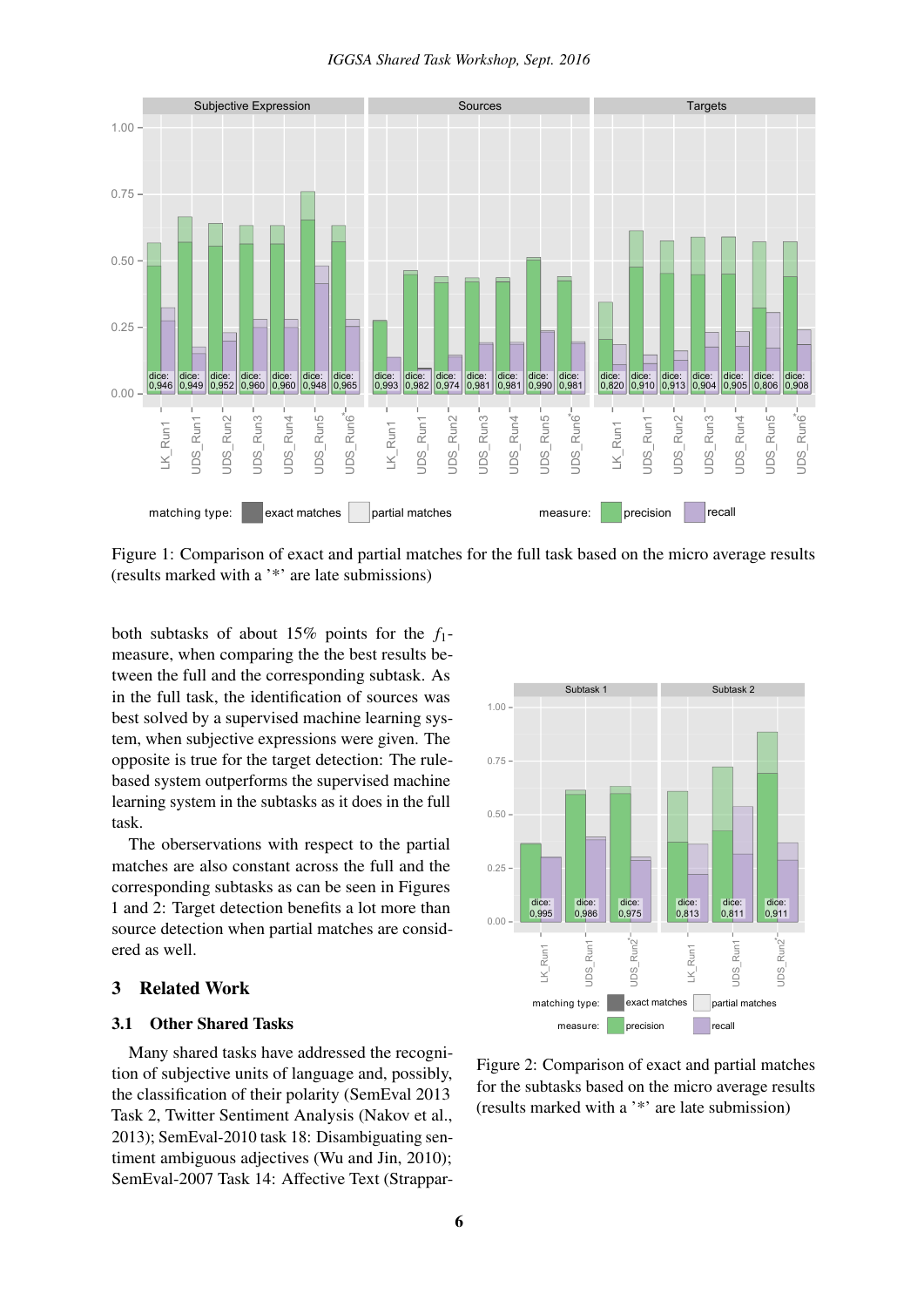|             | <b>Subtask 1: Identification of Sources</b> |                                             |                           |
|-------------|---------------------------------------------|---------------------------------------------|---------------------------|
|             | LK_Run1                                     | UDS_Run1                                    | $UDS_Run2*$               |
| system type |                                             | supervised                                  | rule-based                |
| $f_1$       | 0.329                                       | 0.466                                       | 0.387                     |
| p           | 0.362                                       | 0.594                                       | 0.599                     |
| r           | 0.301                                       | 0.383                                       | 0.286                     |
|             |                                             |                                             |                           |
|             |                                             |                                             |                           |
|             |                                             | <b>Subtask 2: Identification of Targets</b> |                           |
| system type | LK_Run1                                     | UDS_Run1<br>supervised                      | $UDS_Run2*$<br>rule-based |
| $f_1$       | 0.278                                       | 0.363                                       | 0.407                     |
| p           | 0.373                                       | 0.426                                       | 0.692                     |

Table 3: Subtasks: evaluation results based on the micro averages (results marked with a '\*' are late submissions)

#### ava and Mihalcea, 2007) *inter alia*).

Only of late have shared tasks included the extraction of sources and targets. Some relatively early work that is relevant to the task presented here was done in the context of the Japanese NT- $CIR<sup>10</sup>$  Project. In the NTCIR-6 Opinion Analysis Pilot Task (Seki et al., 2007), which was offered for Chinese, Japanese and English, sources and targets had to be found relative to whole opinionated sentences rather than individual subjective expressions. However, the task allowed for multiple opinion sources to be recorded for a given sentence if there were multiple expressions of opinion. The opinion source for a sentence could occur anywhere in the document. In the evaluation, as necessary, co-reference information was used to (manually) check whether a system response was part of the correct chain of co-referring mentions. The sentences in the document were judged as either relevant or non-relevant to the topic (=target). Polarity was determined at the sentence level. For sentences with more than one opinion expressed, the polarity of the main opinion was carried over to the sentence as a whole. All sentences were annotated by three raters, allowing for strict and lenient (by majority vote) evaluation. The subsequent Multilingual Opinion Analysis tasks NTCIR-7 (Seki et al., 2008) and NTCIR-8 (Seki et al., 2010) were basically similar in their setup to NTCIR-6.

While our shared task focussed on German, the most important difference to the shared tasks organized by NTCIR is that it defined the source and target extraction task at the level of individual subjective expressions. There was no comparable shared task annotating at the expression level, rendering

<sup>10</sup>NII [National Institute of Informatics] Test Collection for IR Systems

existing guidelines impractical and necessitating the development of completely new guidelines.

Another more recent shared task related to STEPS is the Sentiment Slot Filling track (SSF) that was part of the Shared Task for Knowledge Base Population of the Text Analysis Conference (TAC) organised by the National Institute of Standards and Technology (NIST) (Mitchell, 2013). The major distinguishing characteristic of that shared task, which is offered exclusively for English language data, lies in its retrieval-like setup. In our task, systems have to extract all possible triplets of subjective expression, opinion source and target from a given text. By contrast, in SSF the task is to retrieve sources that have some opinion towards a *given* target entity, or targets of some *given* opinion sources. In both cases, the polarity of the underlying opinion is also specified within SSF. The given targets or sources are considered a type of *query*. The opinion sources and targets are to be retrieved from a document collection.<sup>11</sup> Unlike STEPS, SSF uses heterogeneous text documents including both newswire and discussion forum data from the Web.

#### 3.2 Systems for Source and Target Extraction

Throughout the rise of sentiment analysis, there have been various systems tackling either target extraction (e.g. Stoyanov and Cardie (2008)) or source extraction (e.g. Choi et al. (2005), Wilson et al. (2005)). Only recently has work on automatic systems for the extraction of complete fine-grained opinions picked up significantly. Deng and Wiebe (2015a), as part of their work on opinion inference, build on existing opinion analysis systems to construct a new system that extracts triplets of sources, polarities, and targets from the MPQA 3.0 corpus Deng and Wiebe  $(2015b).<sup>12</sup>$  Their system extracts directly encoded opinions, that is ones that are not inferred but directly conveyed by lexicogrammatical means, as the basis for subsequent inference of implicit opinions. To extract explicit opinions, Deng and Wiebe (2015a)'s system incorporates, among others, a prior system by Yang and Cardie (2013) . That earlier system is trained to extract triplets of source span, opinion span and tar-

 $11$ In 2014, the text from which entities are to be retrieved is restricted to one document per query.

 $12$ Note that the specific (spans of the) subjective expressions which give rise to the polarity and which interrelate source and target are not directly modeled in Deng and Wiebe (2015a)'s task set-up.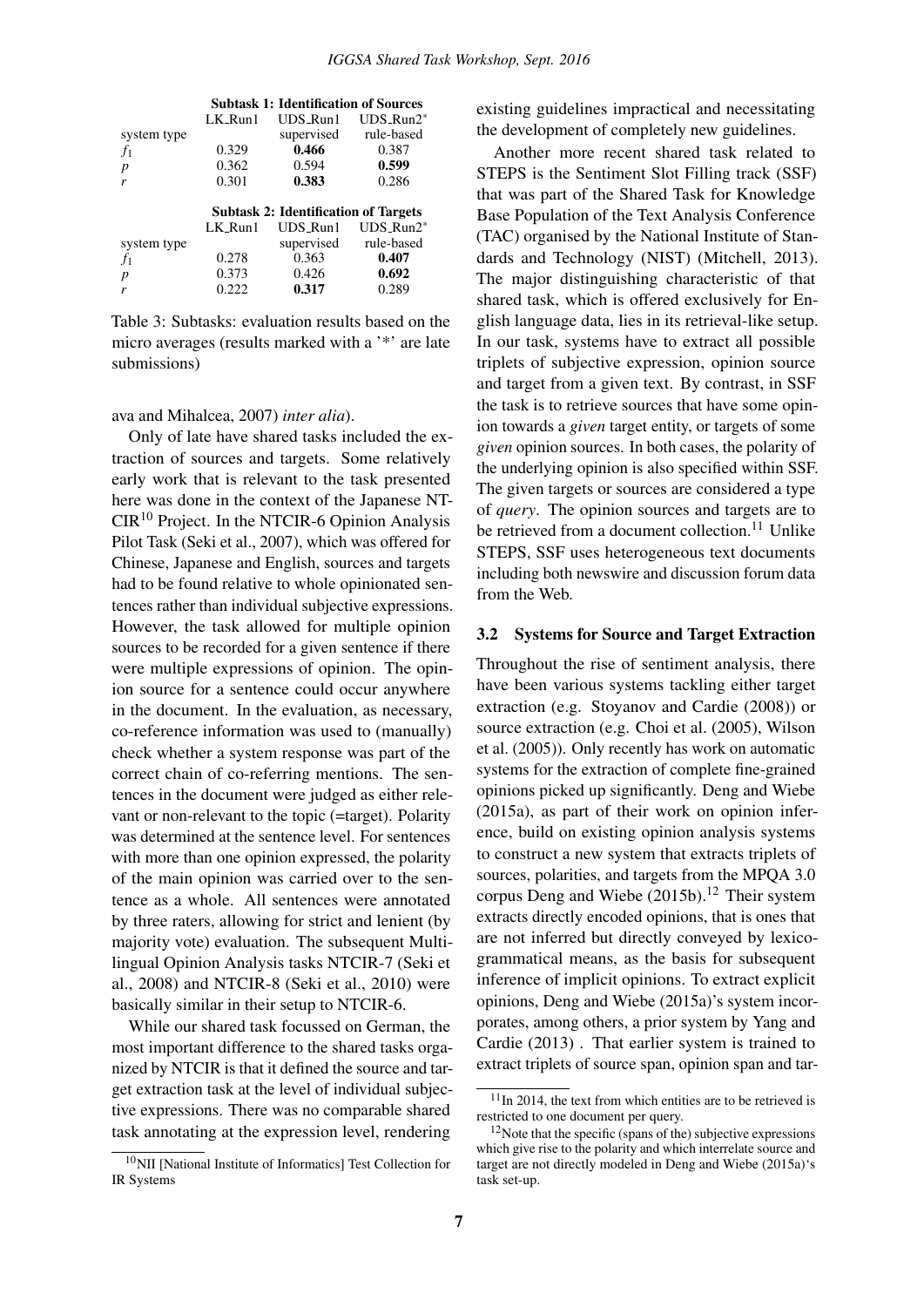get span, but is adapted to the earlier 2.0 version of MPQA, which lacked the entity and event targets available in version 3.0 of the corpus.<sup>13</sup>

A difference between the above mentioned systems and the approach taken here, which is also embodied by the system of Wiegand et al. (2014), is that we tie source and target extraction explicitly to the analysis of predicate-argument structures (and ideally, semantic roles), whereas the former systems and the corpora they evaluate against, are much less strongly guided by these considerations.

#### 4 Conclusion and Outlook

We reported on the second iteration of the STEPS shared task for German sentiment analysis. Our task focused on the discovery of subjective expressions and their related entities in political speeches.

Based on feedback and reflection following the first iteration, we made a baseline system available so as to lower the barrier for participation in second iteration of the shared task and to allow participants to focus their efforts on specific ideas and methods. We also changed the evaluation setup so that a single reference annotation was used rather than matching against a variety of different references. This simpler evaluation mode provided participants with a clear objective function that could be learnt and made sure that the upper bound for system performance would be 100% precision/recall/F1 score, whereas it was lower for the first iteration given that existing differences between the annotators necessarily led to false positives and negatives.

Despite these changes, in the end the task had only 2 participants. We therefore again sought feedback from actual and potential participants at the end of the IGGSA workshop in order to be able to tailor the tasks better in a future iteration.

#### Acknowledgments

We would like to thank Simon Clematide for helping us get access to the Swiss data for the STEPS task. For her support in preparing and carrying out the annotations of this data, we would like to thank Stephanie Köser.

We are happy to acknowledge the finanical support that the GSCL (German Society for Computational Linguistics) granted us in 2014 for the annotation of the training data, which served as test data in the first iteration of the IGGSA shared task.

Josef Ruppenhofer was partially supported by the German Research Foundation (DFG) under grant RU 1873/2-1.

Michael Wiegand was partially supported by the German Research Foundataion (DFG) under grant WI 4204/2-1.

#### **References**

- Aljoscha Burchardt, Katrin Erk, Anette Frank, Andrea Kowalski, and Sebastian Pado. 2006. SALTO - A Versatile Multi-Level Annotation Tool. In *Proceedings of the 5th Conference on Language Resources and Evaluation*, pages 517–520.
- Yejin Choi, Claire Cardie, Ellen Riloff, and Siddharth Patwardhan. 2005. Identifying sources of opinions with conditional random fields and extraction patterns. In *Proceedings of Human Language Technology Conference and Conference on Empirical Methods in Natural Language Processing*, pages 355– 362, Vancouver, British Columbia, Canada, October. Association for Computational Linguistics.
- Mark Davies and Joseph L. Fleiss. 1982. Measuring agreement for multinomial data. *Biometrics*, 38(4):1047–1051.
- Lingjia Deng and Janyce Wiebe. 2015a. Joint prediction for entity/event-level sentiment analysis using probabilistic soft logic models. In *Proceedings of the 2015 Conference on Empirical Methods in Natural Language Processing*, pages 179–189, Lisbon, Portugal, September. Association for Computational Linguistics.
- Lingjia Deng and Janyce Wiebe. 2015b. Mpqa 3.0: An entity/event-level sentiment corpus. In *Proceedings of the 2015 Conference of the North American Chapter of the Association for Computational Linguistics: Human Language Technologies*, pages 1323–1328, Denver, Colorado, May–June. Association for Computational Linguistics.
- Lingjia Deng, Yoonjung Choi, and Janyce Wiebe. 2013. Benefactive/malefactive event and writer attitude annotation. In *Proceedings of the 51st Annual Meeting of the Association for Computational Linguistics (Volume 2: Short Papers)*, pages 120–125, Sofia, Bulgaria, August. Association for Computational Linguistics.
- Wolfgang Lezius. 2002. TIGERsearch Ein Suchwerkzeug für Baumbanken. In Stephan Busemann, editor, *Proceedings of KONVENS 2002*, Saarbrücken, Germany.
- Margaret Mitchell. 2013. Overview of the TAC2013 Knowledge Base Population Evaluation: English

<sup>&</sup>lt;sup>13</sup>Deng and Wiebe (2015a) also use two more systems that identify opinion spans and polarities but which either do not extract sources and targets at all (Yang and Cardie, 2014), or assume that the writer is always the source (Socher et al., 2013).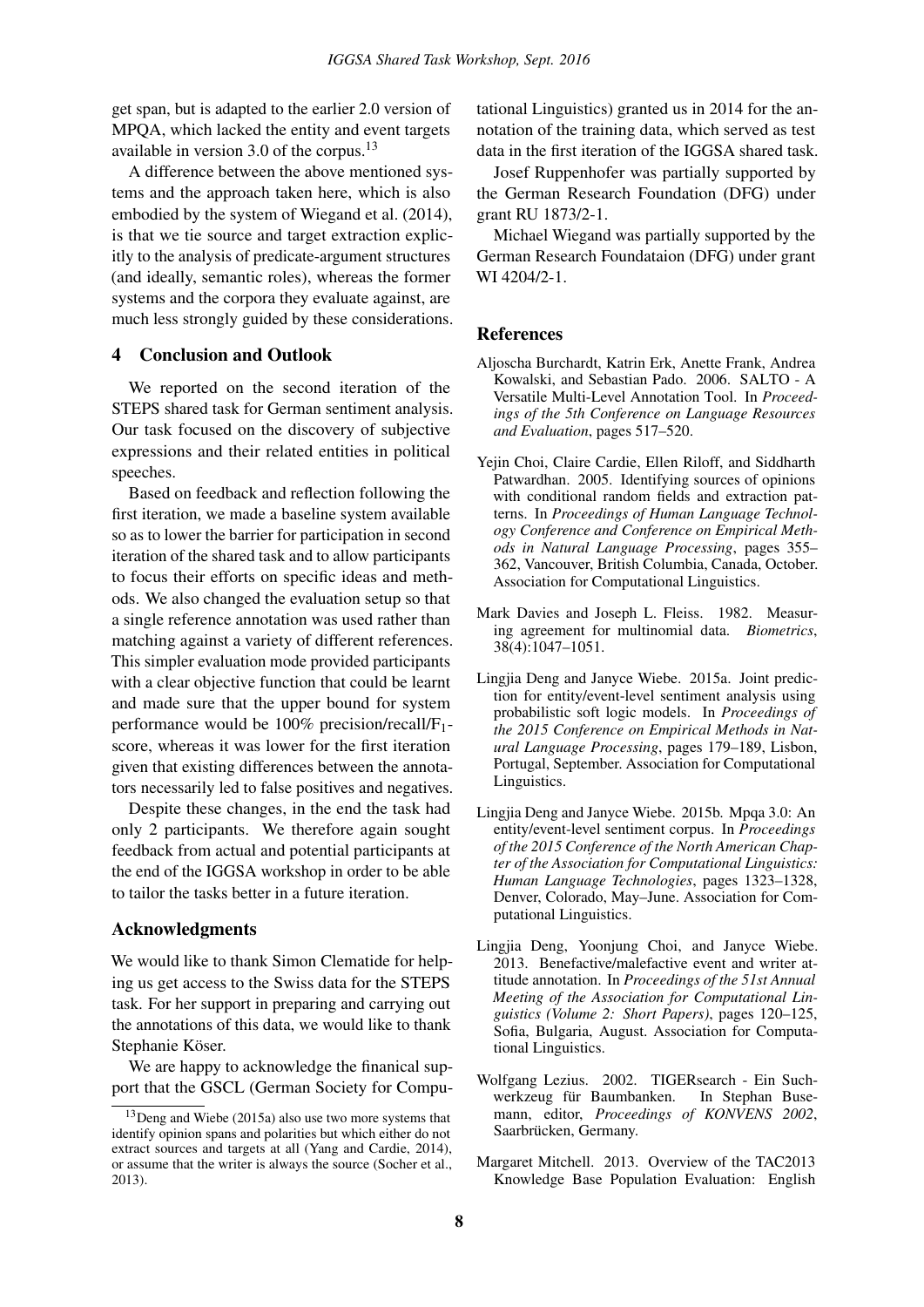Sentiment Slot Filling. In *Proceedings of the Text Analysis Conference (TAC)*, Gaithersburg, MD, USA.

- Preslav Nakov, Sara Rosenthal, Zornitsa Kozareva, Veselin Stoyanov, Alan Ritter, and Theresa Wilson. 2013. SemEval-2013 Task 2: Sentiment Analysis in Twitter. In *Second Joint Conference on Lexical and Computational Semantics (\*SEM), Volume 2: Proceedings of the Seventh International Workshop on Semantic Evaluation (SemEval 2013)*, pages 312– 320, Atlanta and Georgia and USA. Association for Computational Linguistics.
- Slav Petrov and Dan Klein. 2007. Improved inference for unlexicalized parsing. In *Human Language Technologies 2007: The Conference of the North American Chapter of the Association for Computational Linguistics; Proceedings of the Main Conference*, pages 404–411, Rochester, New York, April. Association for Computational Linguistics.
- Randolph Quirk, Sidney Greenbaum, Geoffry Leech, and Jan Svartvik. 1985. *A comprehensive grammar of the English language*. Longman.
- Josef Ruppenhofer and Jasper Brandes. 2015. Extending effect annotation with lexical decomposition. In *Proceedings of the 6th Workshop in Computational Approaches to Subjectivity and Sentiment Analysis*, pages 67–76.
- Helmut Schmid. 1994. Probabilistic part-of-speech tagging using decision trees. In *Proceedings of International Conference on New Methods in Language Processing*, Manchester, UK.
- Yohei Seki, David Kirk Evans, Lun-Wei Ku, Hsin-Hsi. Chen, Noriko Kando, and Chin-Yew Lin. 2007. Overview of opinion analysis pilot task at ntcir-6. In *Proceedings of NTCIR-6 Workshop Meeting*, pages 265–278.
- Yohei Seki, David Kirk Evans, Lun-Wei Ku, Le Sun, Hsin-Hsi Chen, and Noriko Kando. 2008. Overview of multilingual opinion analysis task at NTCIR-7. In *Proceedings of the 7th NTCIR Workshop Meeting on Evaluation of Information Access Technologies: Information Retrieval, Question Answering, and Cross-Lingual Information Access*, pages 185– 203.
- Yohei Seki, Lun-Wei Ku, Le Sun, Hsin-Hsi Chen, and Noriko Kando. 2010. Overview of Multilingual Opinion Analysis Task at NTCIR-8: A Step Toward Cross Lingual Opinion Analysis. In *Proceedings of the 8th NTCIR Workshop Meeting on Evaluation of Information Access Technologies: Information Retrieval, Question Answering and Cross-Lingual Information Access*, pages 209–220.
- Richard Socher, Alex Perelygin, Jean Wu, Jason Chuang, Christopher D. Manning, Andrew Ng, and Christopher Potts. 2013. Recursive deep models for semantic compositionality over a sentiment treebank. In *Proceedings of the 2013 Conference on*

*Empirical Methods in Natural Language Processing*, pages 1631–1642, Seattle, Washington, USA, October. Association for Computational Linguistics.

- Veselin Stoyanov and Claire Cardie. 2008. Topic identification for fine-grained opinion analysis. In *Proceedings of the 22nd International Conference on Computational Linguistics (Coling 2008)*, pages 817–824, Manchester, UK, August. Coling 2008 Organizing Committee.
- Carlo Strapparava and Rada Mihalcea. 2007. SemEval-2007 Task 14: Affective Text. In Eneko Agirre, Lluís Màrquez, and Richard Wicentowski, editors, *Proceedings of the Fourth International Workshop on Semantic Evaluations (SemEval-2007)*, pages 70–74. Association for Computational Linguistics.
- Michael Wiegand, Christine Bocionek, Andreas Conrad, Julia Dembowski, Jörn Giesen, Gregor Linn, and Lennart Schmeling. 2014. Saarland university's participation in the german sentiment analysis shared task (gestalt). In Gertrud Faaßand Josef Ruppenhofer, editors, *Workshop Proceedings of the 12th Edition of the KONVENS Conference*, pages 174–184, Hildesheim, Germany, October. Universität Heidelberg.
- Theresa Wilson and Janyce Wiebe. 2005. Annotating attributions and private states. In *Proceedings of the Workshop on Frontiers in Corpus Annotations II: Pie in the Sky*, pages 53–60, Ann Arbor, Michigan, June. Association for Computational Linguistics.
- Theresa Wilson, Paul Hoffmann, Swapna Somasundaran, Jason Kessler, Janyce Wiebe, Yejin Choi, Claire Cardie, Ellen Riloff, and Siddharth Patwardhan. 2005. Opinionfinder: A system for subjectivity analysis. In *Proceedings of HLT/EMNLP on Interactive Demonstrations*, HLT-Demo '05, pages 34– 35, Stroudsburg, PA, USA. Association for Computational Linguistics.
- Yunfang Wu and Peng Jin. 2010. SemEval-2010 Task 18: Disambiguating Sentiment Ambiguous Adjectives. In Katrin Erk and Carlo Strapparava, editors, *Proceedings of the 5th International Workshop on Semantic Evaluation*, pages 81–85, Stroudsburg and PA and USA. Association for Computational Linguistics.
- Bishan Yang and Claire Cardie. 2013. Joint inference for fine-grained opinion extraction. In *Proceedings of the 51st Annual Meeting of the Association for Computational Linguistics (Volume 1: Long Papers)*, pages 1640–1649, Sofia, Bulgaria, August. Association for Computational Linguistics.
- Bishan Yang and Claire Cardie. 2014. Context-aware learning for sentence-level sentiment analysis with posterior regularization. In *Proceedings of the 52nd Annual Meeting of the Association for Computational Linguistics (Volume 1: Long Papers)*, pages 325–335, Baltimore, Maryland, June. Association for Computational Linguistics.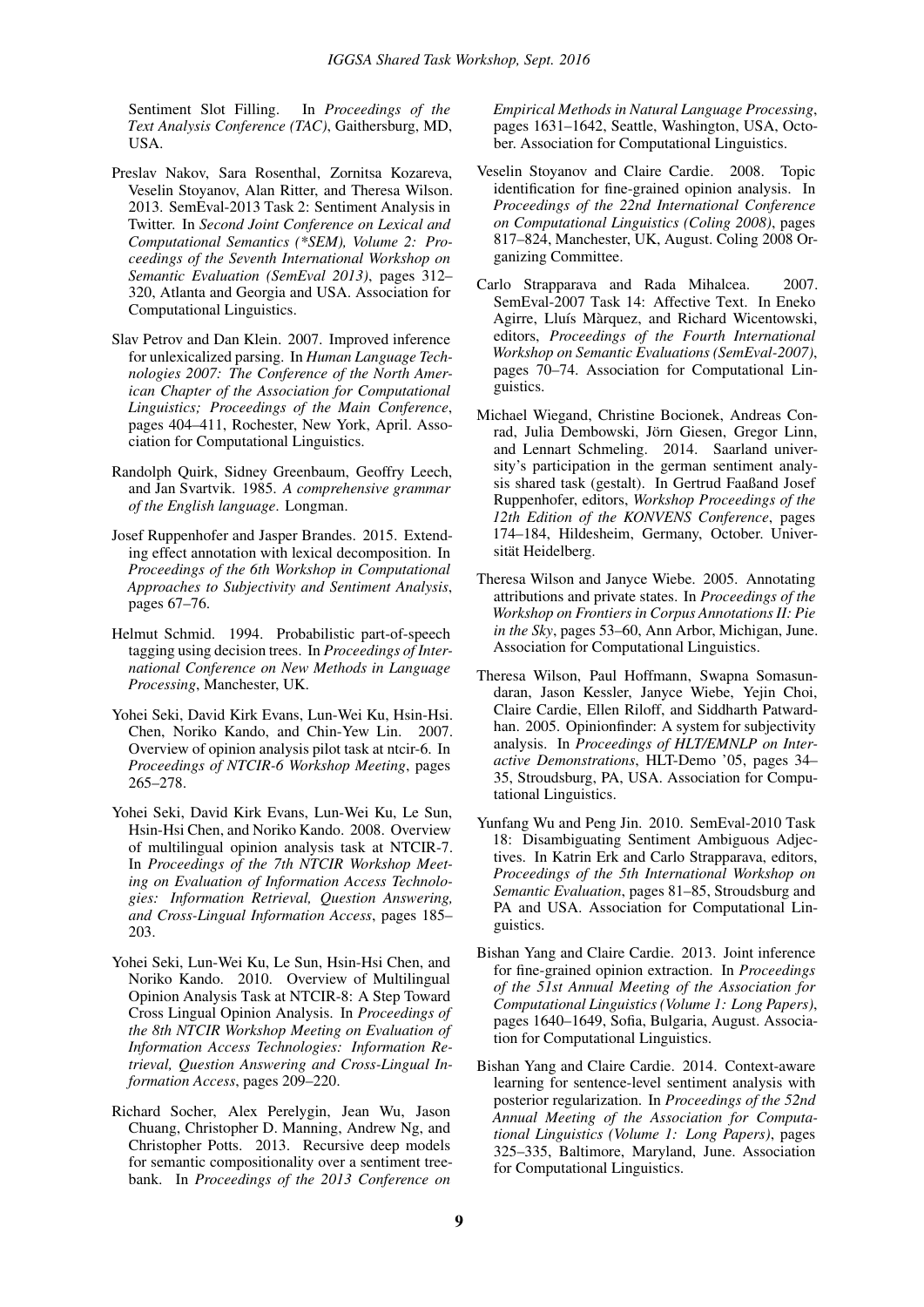#### <span id="page-14-0"></span>System documentation for the IGGSA Shared Task 2016

Leonard Kriese Universität Potsdam Department Linguistik Karl-Liebknecht-Straße 24-25 14476 Potsdam leonard.kriese@hotmail.de

#### **Abstract**

This is a brief documentation of a system, which was created to compete in the shared task on *Source, Subjective Expression and Target Extraction from Political Speeches (STEPS).* The system's model is created from supervised learning on using the provided training data and is learning a lexicon of *subjective expressions*. Then a slightly different model will be presented that generalizes a little bit from the training data.

#### 1 Introduction

This is a documentation of a system, which has been created within the context of the IGGSA Shared Task  $2016$  STEPS<sup>1</sup>. Briefly, the main goal was to find *subjective expressions (SE)* that are functioning as opinion triggers, their *sources*, the originator of an SE, and their *targets*, the scope of an opinion. The system was aimed to perform on the domain of parliament speeches from the Swiss Parliament. The system's model was trained on the training data provided alongside the shared task and was from the same domain, preprocessed, with constituency parses from the Berkley Parser (Petrov and Klein, 2007) and had annotations of SEs and their respective targets and sources.

The model is using a mapping from grouped SEs to a set of "path-bundles", syntactic relations between SE, source and target. Since the learned SEs are a lexicon derived from the training data and are very domain-dependent, there will be a second model presented, which generalizes slightly from the training data by using the SentiWS (Remus et al., 2010) as a lexicon of SEs. There, the partof-speech tag of each word from the SentiWS is mapped to a set of path-bundles.

#### 2 System description

Participants were free in the way they could develop the system. They just had to identify subjective expressions and their corresponding target and source. Our system is using a lexical approach to find the subjective expressions and a syntactic approach in finding the corresponding target and source. First, all the words in the training data were lemmatized with the TreeTagger (Schmid, 1995), to keep the number of considered words as low as possible. Then the SE lexicon was derived from all the SEs in the training data. For each SE in the training data its path-bundle, a syntactic relation to the SE's target and source was stored. These path-bundles were derived from the constituencyparses from the Berkley Parser. For each sentence in the test data all the words were checked if they were SE candidates. If they were, their syntactic surroundings were checked as well. If these were also valid, a target and source was annotated. The test data was also lemmatized.

The outline of this paper is: the approach of deriving the syntactic relation of the SEs by introducing the concepts of "minimal trees" and "pathbundles" (Section 2.1 and Section 2.2) will be presented. Then the clustering of SEs and their pathbundles will be explained (Section 2.3) and a more generalized model (Section 2.4).

#### 2.1 Minimal Trees

We use the term "minimal tree" for a sub-tree of a syntax tree given in the training data for each sentence with the following property: its root node is the least common ancestor of the SE, target and source<sup>2</sup> . From all the identified minimal trees so called path-bundles were derived. In Figure 1 and 2 you can see such minimal trees. These just focus on the part of the syntactic tree, which relates to

<sup>&</sup>lt;sup>1</sup> Source, Subjective Expression and Target Extraction from Political Speeches(STEPS)

<sup>2</sup>Like the *lowest common multiple*, just for SE, target and source.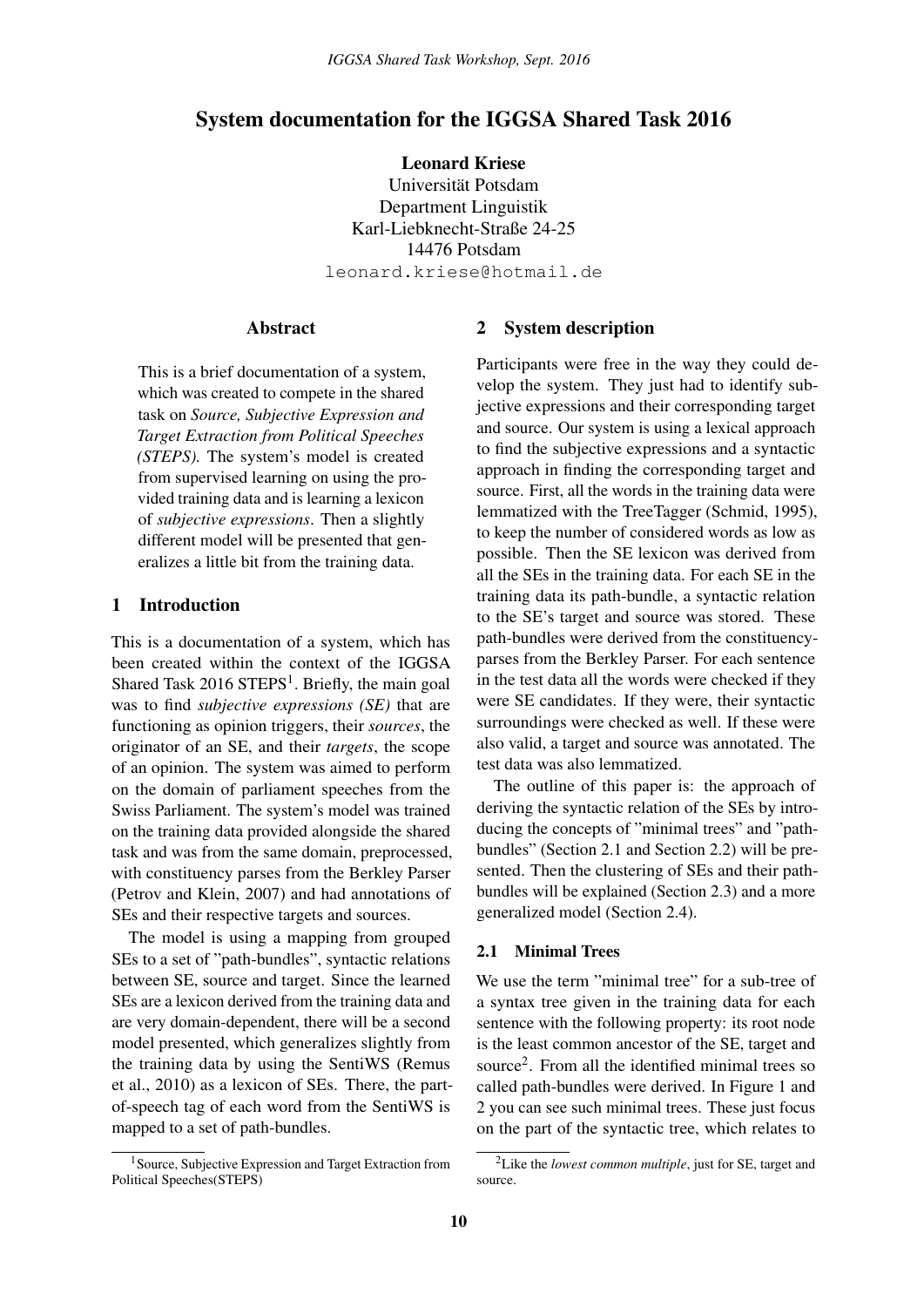

Figure 1: minimal tree covering *auch die Schweiz hat diese Ziele unterzeichnet*



Figure 2: minimal tree covering *Fur unsere internationale Glaubwurdigkeit ¨*

SE, source and target. Following the root node of the minimal tree to the SE, target and source, pathbundles are extracted, as you can see in (1) and (2).

#### 2.2 Path-Bundles

A path-bundle holds the paths in the minimal tree for the SE, target and source to the root node of the minimal tree.

- (1) path-bundle for minimal tree in Figure 1 SE: [S, VP, VVPP] T: [S, VP, NP] S: [S, NP]
- (2) path-bundle for minimal tree in Figure 2 SE: [NP, NN] T: [NP, PPOSAT] S: [NP, ADJA]

As you can see in (1) and (2), there is no distinction between terminals and non-terminals here, since SEs are always terminals (or a group of terminals) and targets and sources are sometimes one and the other. A path-bundle is expressing a syntactic relation between the SE, target and source and can be seen as a syntactic pattern. In practice many SEs have more than one path-bundle.

When the system is annotating a sentence, e.g. from the test data, and an SE is detected, the system checks the current syntax tree for one of the

path-bundles an SE might have. If one bundle applies, source and target along with the SE will be annotated.

Also the flags, which appear in the training data, are stored to a path-bundle and will be annotated, when the corresponding path-bundle applies.

#### 2.3 Clustering

After the training procedure every SE has its own set of path-bundles. To make the system more open to unseen data, the SEs were clustered in the following way: if an SE shared at least one pathbundle with another SE, they were put together into a cluster. The idea is, if SEs share a syntactic pattern towards their target and source, they are also syntactically similar and hence, should share their path-bundles. Rather than using a single SE mapped to a set of path-bundles, the system uses a mapping of a set of SEs to the set of their pathbundles.

- $(3)$  {befurworten, wünschen, nachleben, beschreiben, schützen, versprechen, verschärfen, erreichen, empfehlen, ausschreiben, verlangen, folgen, mitunterschreiben, beizustellen, eingreifen, appellieren, behandeln}
- (4) {..., Regelung, Bodenschutz, Nichteintreten, Anreiz, Verteidigung, Kommentator, Kommissionsmotion, Verkehrsbelastung, Jugendstrafgesetz, Rückweisungsantrag, Konvention, Neutralitätsthematik, Europapolitik, Debatte,...}
- (5) {lehnen ab, nehmen auf, ordnen an}

The clusters in  $(3)$ ,  $(4)$  and  $(5)$  are examples of what has been clustered in the training. This was done automatically and is presented here for illustration. As future work, we will consider manually merging some of the clusters and testing, whether that improves the performance.

#### 2.4 Second model

The second model is generalizing a little bit from the lexicon of the training data, since the first model is very domain-dependent and should perform much worse on another domain than on the test data. The generalization is done by exchanging the lexicon learned from the training data with the words from the SentiWS (Remus et al., 2010).

This model is thus more generalized and not domain-dependent, but neither domain-specific. If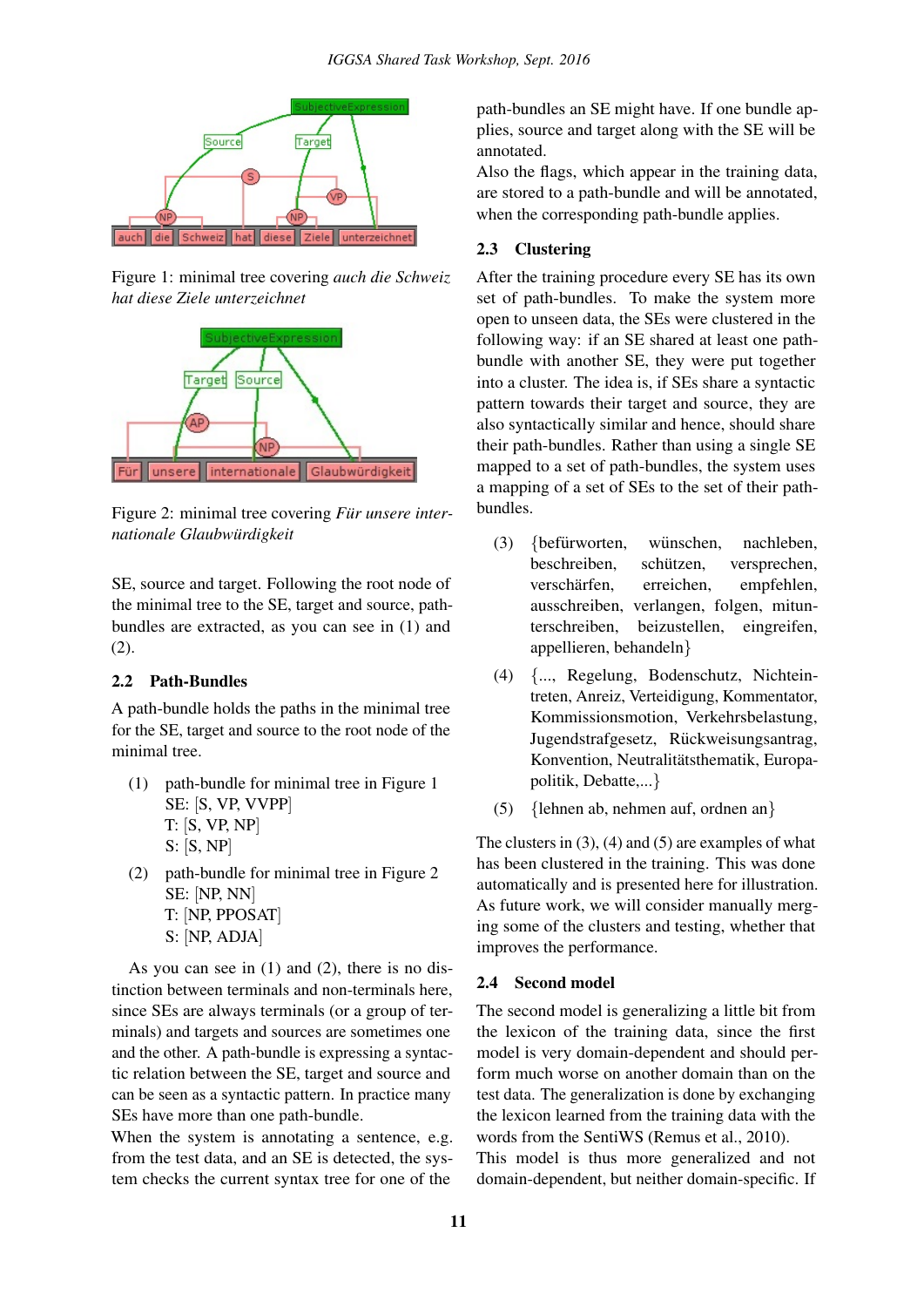a word from the lexicon will be detected in a sentence, then all path-bundles, which begin with the same pos-tag, in the SE-path, will be considered for finding the target and source.

In general the sorting of the path-bundles is dependent from the leaf node in the SE-path, since the procedure is the following: find an SE and check if one of the path-bundles can be applied. Maybe, this can be done in a reverse way, where every node in a syntax tree is seen as a potential top-node of a path-bundle and if a path-bundle can be applied, SE, target and source will be annotated accordingly. This could be a heuristic for finding SEs without the use of a lexicon.

#### 3 Results

| <b>Measure</b>    | <b>Supervised</b> | <b>SentiWS</b> |
|-------------------|-------------------|----------------|
| F1 SE exact       | 35.02             | 30.42          |
| F1 source exact   | 18.29             | 15.62          |
| F1 target exact   | 14.32             | 14.52          |
| Prec SE exact     | 48.15             | 58.40          |
| Prec source exact | 27.23             | 34.66          |
| Prec target exact | 20.44             | 32.11          |
| Rec SE exact      | 27.51             | 20.56          |
| Rec source exact  | 13.77             | 10.08          |
| Rec target exact  | 11.02             | 9.38           |

In this part, the results of the two models, which ran on the STEPS 2016 data, will be presented.

Table 1: Results of the system's runs on the main task.

| <b>Measure</b>    | Subtask A        |
|-------------------|------------------|
| F1 source exact   | 32.87            |
| Prec source exact | 36.23            |
| Rec source exact  | 30.08            |
|                   | <b>Subtask B</b> |
| F1 target exact   | 27.83            |
| Prec target exact | 37.29            |
| Rec target exact  | 22.20            |

Table 2: Results of the system run on the subtasks.

The first system (Supervised) is the domaindependent, supervised system with the lexicon from the training data and was the system, which was submitted to the IGGSA Shared Task 2016. The second system (SentiWS) is the system with the lexicon from the SentiWS. Speaking about Table 1, with the results for the main task, considering

the F1-measure, the first system was better in finding SEs and sources but a little bit worse in finding targets.

The second system, the more general system, was better in the precision scores overall. This means, in comparison to the supervised system, that the classified SEs, targets and source were more correct. But it did no find as many as it should have found as the first system according to the recall scores. This leads to the assumption that the first system might overgenerate and is therefore hitting more of the true positives, but is also making more mistakes.

Looking at Table 2, the systemic approach is just different in terms of the lexicon of SEs and not in terms of the path-bundles. So there is no distinction between the two systems here, since all the SEs were given in the subtasks and only the learned path-bundles determined the outcome of the subtasks. For the system it seems easier to find the right sources, rather than the right targets, which is also proven by the numbers in Table 1.

#### 4 Conclusion

In this documentation for the IGGSA Shared Task 2016 an approach was presented, which uses the provided training data. First, a lexicon of SEs was derived from the training data along with their pathbundles, indicating where to find their respective target and source. Two generalization steps were made by first, clustering SEs, which had syntactic similarities and second by exchanging the lexicon derived from the training data with a domainindependent lexicon, the SentiWS.

The first, very domain-dependent, system performed better than the more general second system according to the f-score. But the second system did not make as many mistakes in detecting SEs from the test data by looking at the precision score, so it might be worth to investigate into the direction of using a more general approach further.

The approach of deriving path-bundles from syntax trees itself is domain-independent, since it can be easily applied to any kind of parse. It would be nice to see, how the results will change, when other parsers, like a dependency parser, will be used. This is something for the future work.

#### References

Slav Petrov and Dan Klein. 2007. Improved inference for unlexicalized parsing. In *Human Language Tech-*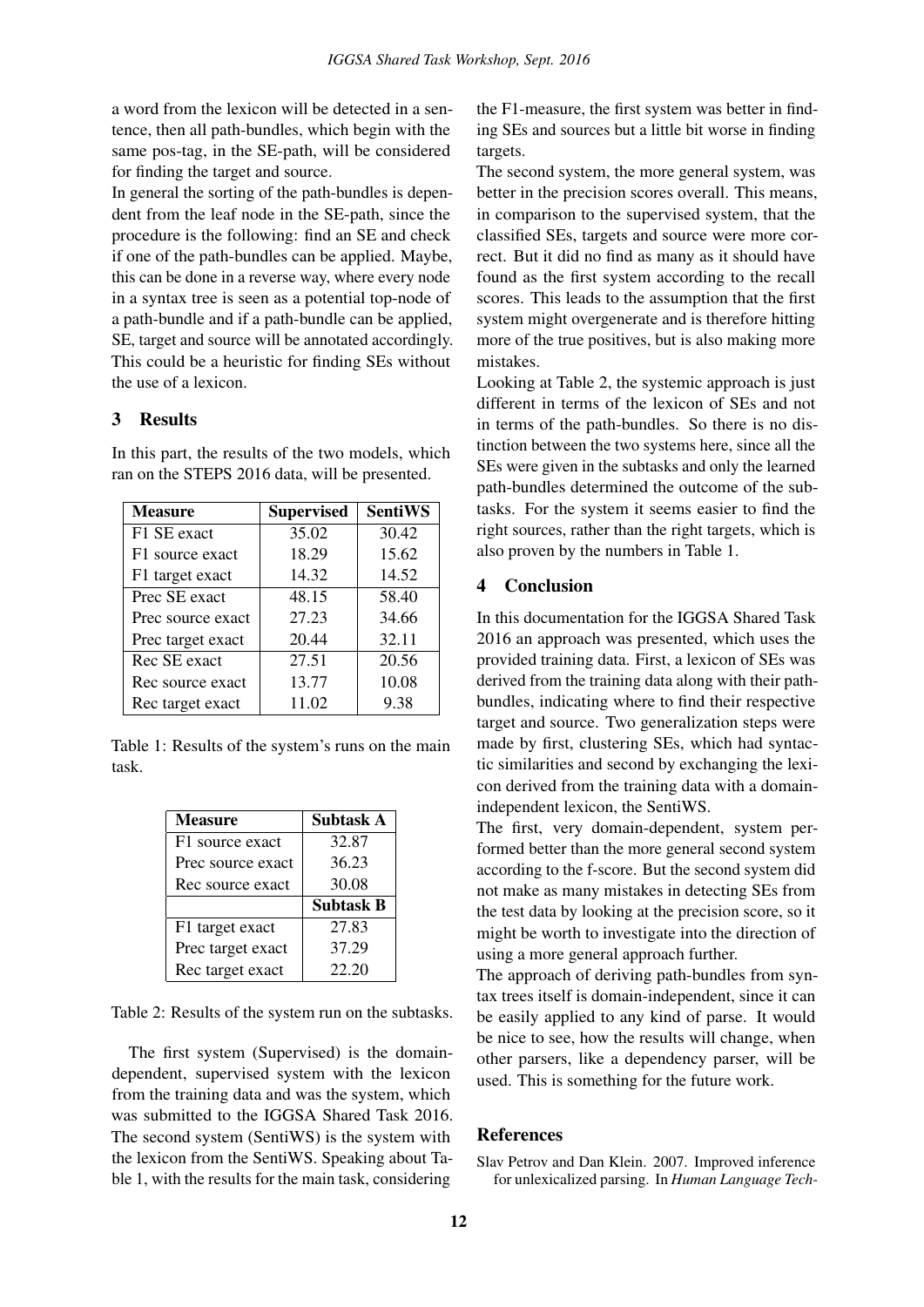*nologies 2007: The Conference of the North American Chapter of the Association for Computational Linguistics; Proceedings of the Main Conference*, pages 404–411, Rochester, New York, April. Association for Computational Linguistics.

- R. Remus, U. Quasthoff, and G. Heyer. 2010. Sentiws – a publicly available german-language resource for sentiment analysis. In *Proceedings of the 7th International Language Resources and Evaluation (LREC'10)*, pages 1168–1171.
- Helmut Schmid. 1995. Improvements in part-ofspeech tagging with an application to german. In *In Proceedings of the ACL SIGDAT-Workshop*. Citeseer.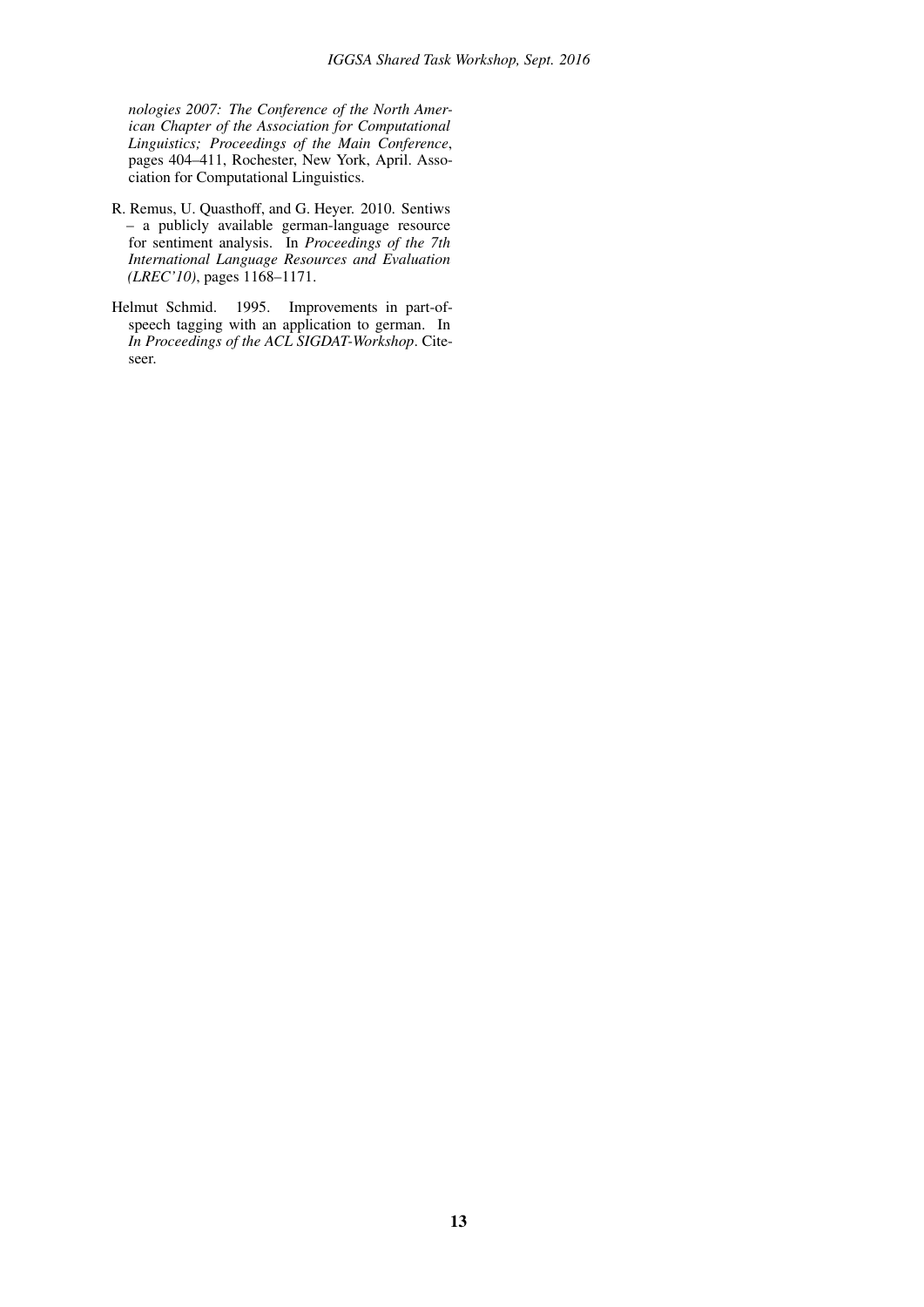### <span id="page-18-0"></span>Saarland University's Participation in the Second Shared Task on Source, Subjective Expression and Target Extraction from Political Speeches (STEPS-2016)

Michael Wiegand, Nadisha-Marie Aliman, Tatjana Anikina, Patrick Carroll, Margarita Chikobava, Erik Hahn, Marina Haid, Katja König, Leonie Lapp, Artuur Leeuwenberg, Martin Wolf, Maximilian Wolf

> Spoken Language Systems, Saarland University D-66123, Saarbrücken, Germany michael.wiegand@lsv.uni-saarland.de

#### Abstract

We report on the two systems we built for the second run of the shared task on *Source, Subjective Expression and Target Extraction from Political Speeches (STEPS)*. The first system is a rule-based system relying on a predicate lexicon specifying extraction rules for verbs, nouns and adjectives, while the second is a supervised system trained on the adjudicated test data of the previous run of this shared task.

#### 1 Introduction

In this paper, we describe our two systems for the second run of the shared task on *Source, Subjective Expression and Target Extraction from Political Speeches (STEPS)* organized by the Interest Group on German Sentiment Analysis (IGGSA). In that task, both *opinion sources*, i.e. the entities that utter an opinion, and *opinion targets*, i.e. the entities towards which an opinion is directed, are extracted from German sentences. The opinions themselves have also to be detected automatically. The sentences originate from debates of the Swiss Parliament (*Schweizer Bundesversammlung*).

The first system is a rule-based system relying on a predicate lexicon specifying extraction rules for verbs, nouns and adjectives, while the second is a supervised classifier trained on the adjudicated test data of the previous edition of this shared task (Ruppenhofer et al., 2014).

#### 2 Rule-based System

Our rule-based system is an extension of the rulebased system built for the first edition of this shared task as described in Wiegand et al. (2014). The pipeline of the rule-based system is displayed in Figure 1. The major assumption that underlies this system is that the concrete opinion sources

and targets are largely determined by the opinion predicate<sup>1</sup> by which they are evoked. Therefore, the task of extracting opinion sources and targets is a lexical problem, and a lexicon for opinion predicates specifying the argument position of sources and targets is required. For instance, in Sentence (1), the sentiment is evoked by the predicate *liebt*, the source is realized by its subject *Peter* while the target is realized by its accusative object *Maria*.

(1)  $[Peter]_{subj}^{source}$  **liebt**  $[Maria]_{obja}^{target}$ . (Peter loves Maria.)

With this assumption, we can specify the demands of an opinion source/target extraction system. It should be a tool that given a lexicon with argument information about sources and targets for each opinion predicate

- checks each sentence for the presence of such opinion predicates,
- syntactically analyzes each sentence and
- determines whether constituents fulfilling the respective argument information about sources and targets are present in the sentence.

In the following, we briefly describe the linguistic processing (Section 2.1) and the mechanism for extracting rules (Section 2.2). Then, we introduce the extensions we applied for this year's submission (Section 2.3). For general information regarding the architecture of the system, we refer the reader to Wiegand et al. (2014).

The version of the rule-based system that has been revised for this year's shared task has been made publicly available<sup>2</sup> allowing researchers to

<sup>&</sup>lt;sup>1</sup>We currently consider opinion verbs, nouns and adjectives as potential opinion predicates.

<sup>2</sup>https://github.com/miwieg/ german-opinion-role-extractor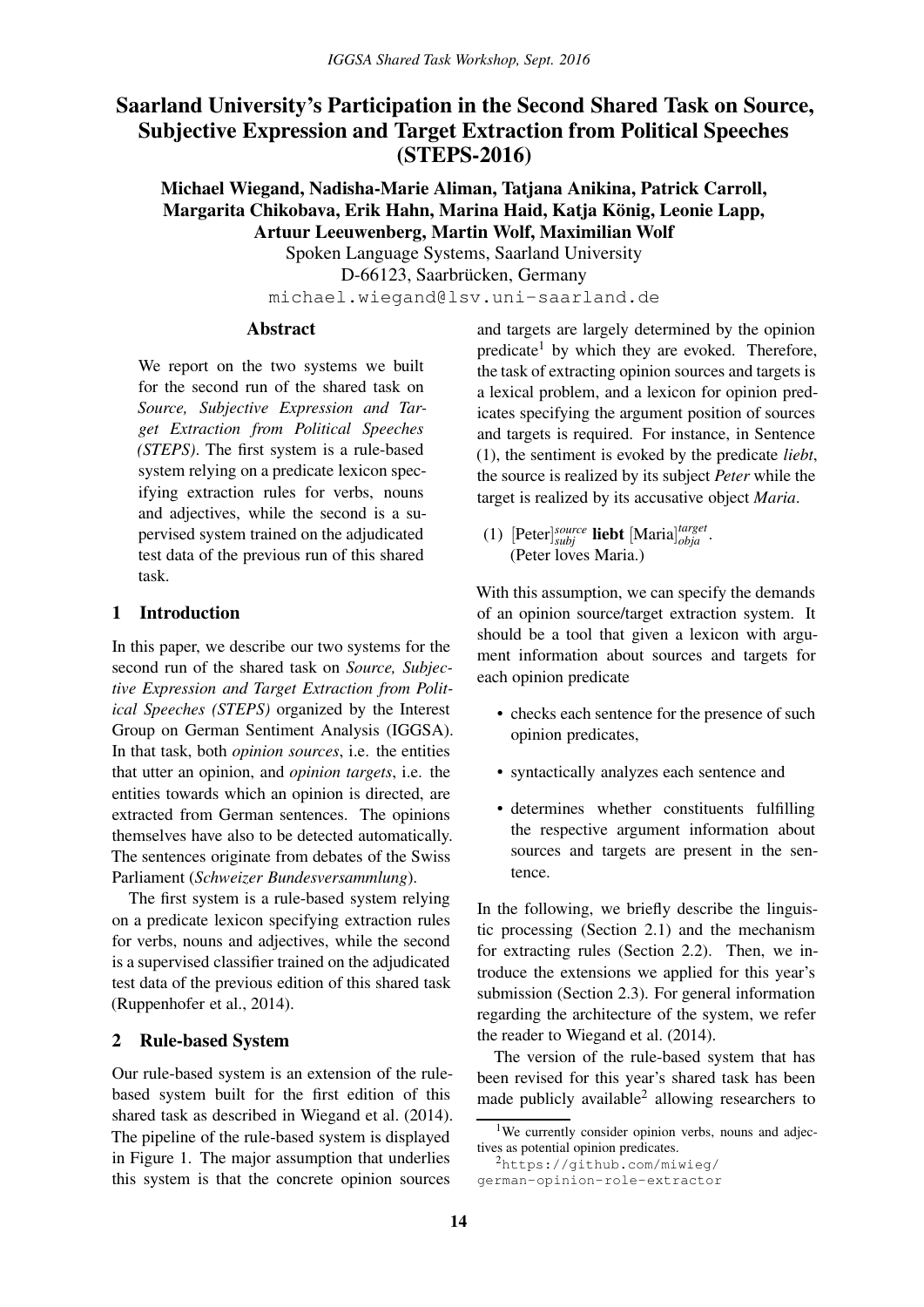

Figure 1: Processing pipeline of the rule-based system.

test different sentiment lexicons with different argument information about opinion sources and targets.

#### 2.1 Linguistic Processing

Even though the data for this task already come in a parsed format, we felt the need to add further linguistic information. In addition to the existing constituency parse provided by the Berkeley parser (Petrov et al., 2006), we also included dependency parse information. With that representation, relationships between opinion predicates and their sources and targets can be formulated more intuitively.<sup>3</sup>

As a dependency parser, we chose *ParZu* (Sennrich et al., 2009). We also carried out some normalization on the parse output in order to have a more compact representation. To a large extent, the type of normalization we carry out is in line with the output of dependency parsers for English, such as the Stanford parser (de Marneffe et al., 2006). It is included since it largely facilitates writing extraction rules. The normalization includes

(a) active-passive normalization

- (b) conflating several multi-edge relationships to one-edge relationships
- (c) particle-verb reconstruction

These normalization steps are explained in more detail in Wiegand et al. (2014).

We also employed a semantic filter for the detection of opinion sources. Since such entities can only represent persons or groups of persons, we employed a named-entity recognizer (Benikova et al., 2015) to recognize person names and GermaNet (Hamp and Feldweg, 1997) to establish that a common noun represents a person or a group of persons.

#### 2.2 The Extraction Rules

The heart of the rule-based system is a lexicon that specifies the (possible) argument positions of sources and targets. So far, there does not exist any lexicon with that specific information which is why we came up with a set of default rules for the different parts of speech. The set of opinion predicates are the subjective expressions from the PolArt system (Klenner et al., 2009). Every mention of such expressions will be considered as a mention of an opinion predicate, that is, we do not carry out any subjectivity word-sense disambiguation (Akkaya et al., 2009).

<sup>3</sup>As a matter of fact, the most appropriate representation for that task is semantic-role labeling (Ruppenhofer et al., 2008; Kim and Hovy, 2006; Wiegand and Klakow, 2012), however, there currently do not exist any robust tools of that kind for German.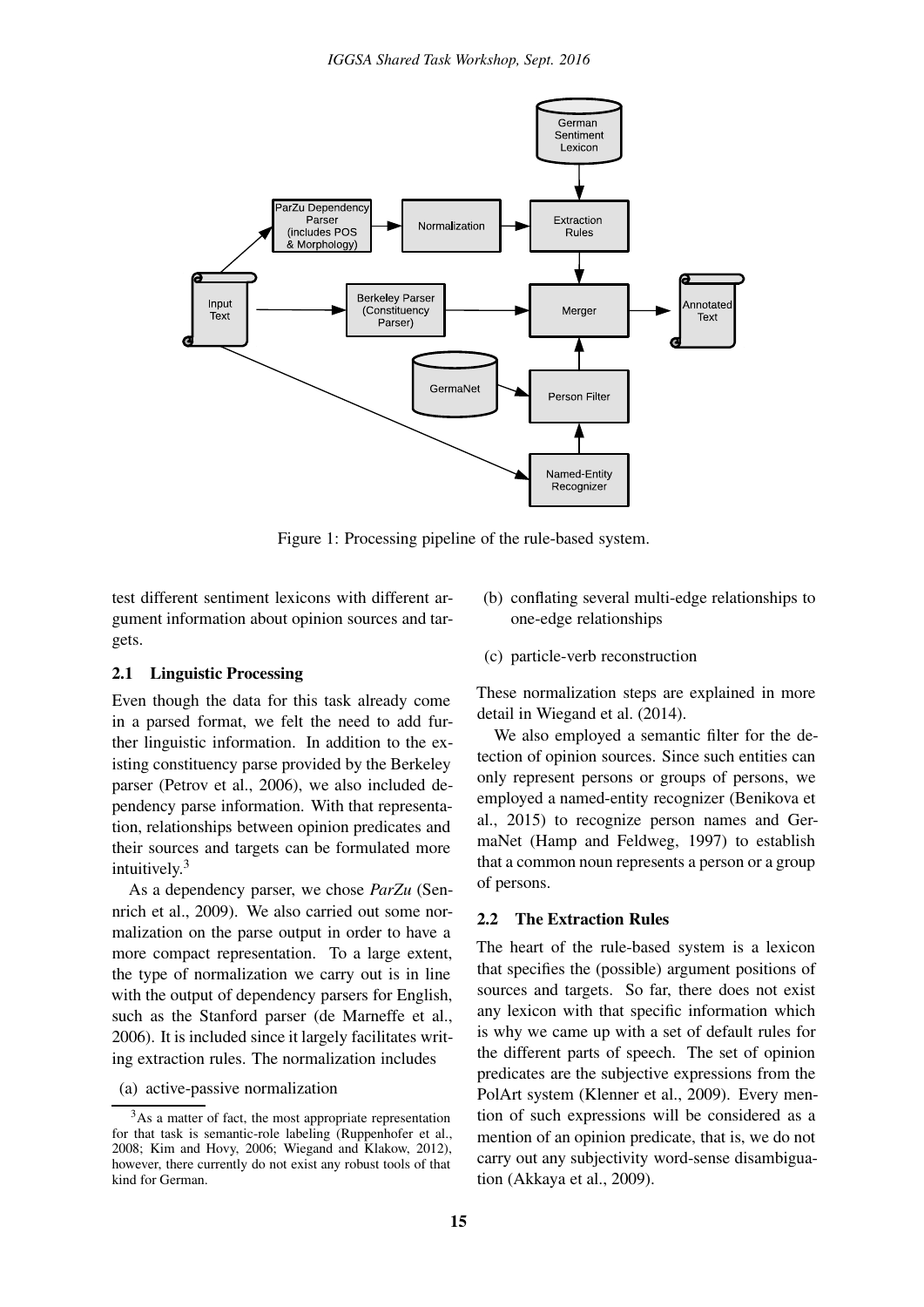These default extraction rules are designed in such a way that for a large fraction of opinion predicates with the pertaining part of speech they are correct. The rules are illustrated in Table 1. We currently have distinct rules for verbs, nouns and adjectives. All rules have in common that for every opinion predicate mention, at most one source and at most one target is assigned. The rules mostly adhere to the dependency relation labels of ParZu.<sup>4</sup>

The rule for verbs assumes sources in subject and targets in object position (1). Note that for targets, we specify a priority list. That is, the most preferred argument position is a dative object (*objd*), the second most preferred position is an accusative object (*obja*), etc. In computational terms, this means that the classifier checks the entire priority list (from left to right) until a relation has matched in the sentence to be classified. For prepositional complements, we also allow a wildcard symbol (*pobj-\**) that matches all prepositional complements irrespective of its particular head, e.g. *über das Freihandelsabkommen* (pobj*ueber*) in (2).

(2) [Deutschland und die USA]<sup>*source*</sup> streiten [¨uber das Freihandelsabkommen] *target pobj*−*ueber*. (Germany and the USA quarrel over the free trade agreement.)

For nouns, we allow determiners (possessives) (3) and genitive modifiers (4) as opinion sources whereas targets are considered to occur as prepositional objects.

- (3) [Sein] *source det* Hass [auf die Regierung] *target pobj*−*auf* ... (His hatred towards the government ...)
- (4) Die Haltung [der Kanzlerin] *source gmod* [zur Energiewende] *target pobj*−*zu* ... (The chancellor's attitude towards the energy revolution ...)

The rule for adjectives is different from the others since it assumes the source of the adjective to be the speaker of the utterance. Only the target has a surface realization. Either it is an attributive adjective (5) or it is the subject of a predicative adjective (6).

| Part of Speech | <b>Source</b> | <b>Target</b>                     |
|----------------|---------------|-----------------------------------|
| verb           | subj          | objd, obja, objc, obji, s, objp-* |
| noun           | det, gmod     | $obip-*$                          |
| adjective      | author        | attr-rev, subj                    |

Table 1: Extraction rules for verb, noun and adjective opinion predicates.

- (5) Das ist ein [guter] *target attr*−*rev* Vorschlag. (This is a good proposal.)
- (6)  $[Der Vorschlag]_{subj}^{target}$  ist gut. (The proposal is good.)

Our rule-based system is designed in such a way that, in principle, it would also allow more than one opinion frame to be evoked by the same opinion predicate. For example, in *Peter überzeugt Maria*/*Peter convinces Maria*, one frame sees *Peter* as source and *Maria* as target, and another frame where the roles are switched. Our default rules do not include such cases, since such property is specific to particular opinion predicates.

#### 2.3 Extensions

In this subsection, we present the extensions we added to the existing rule-based system from the previous iteration of this shared task.

#### 2.3.1 Partial Analysis

Our system has been modified in such a way that it can now accept a partial analysis as input and process it further. By that we mean the existing annotation of subjective expressions as specified by the subtask of this shared task. Given such input, the system just assigns sources and targets for these existing expressions. (We also implemented another mode in which the opinion predicates according the given sentiment lexicon would additionally be recognized including their opinion roles.) Opinion predicates are typically ambiguous; our lexicon-based approach is therefore limited. This is a well-known and well-researched problem. On the other hand, the task of extracting opinion sources and targets given some opinion predicates is a completely different task, which is comparatively less well researched. Our mode allowing partial analysis as input should allow researchers interested in opinion role extraction to have a suitable test bed without caring for the detection of subjectivity.

<sup>4</sup>The definition of those dependency labels is available at https://github.com/rsennrich/ParZu /blob/master/LABELS.md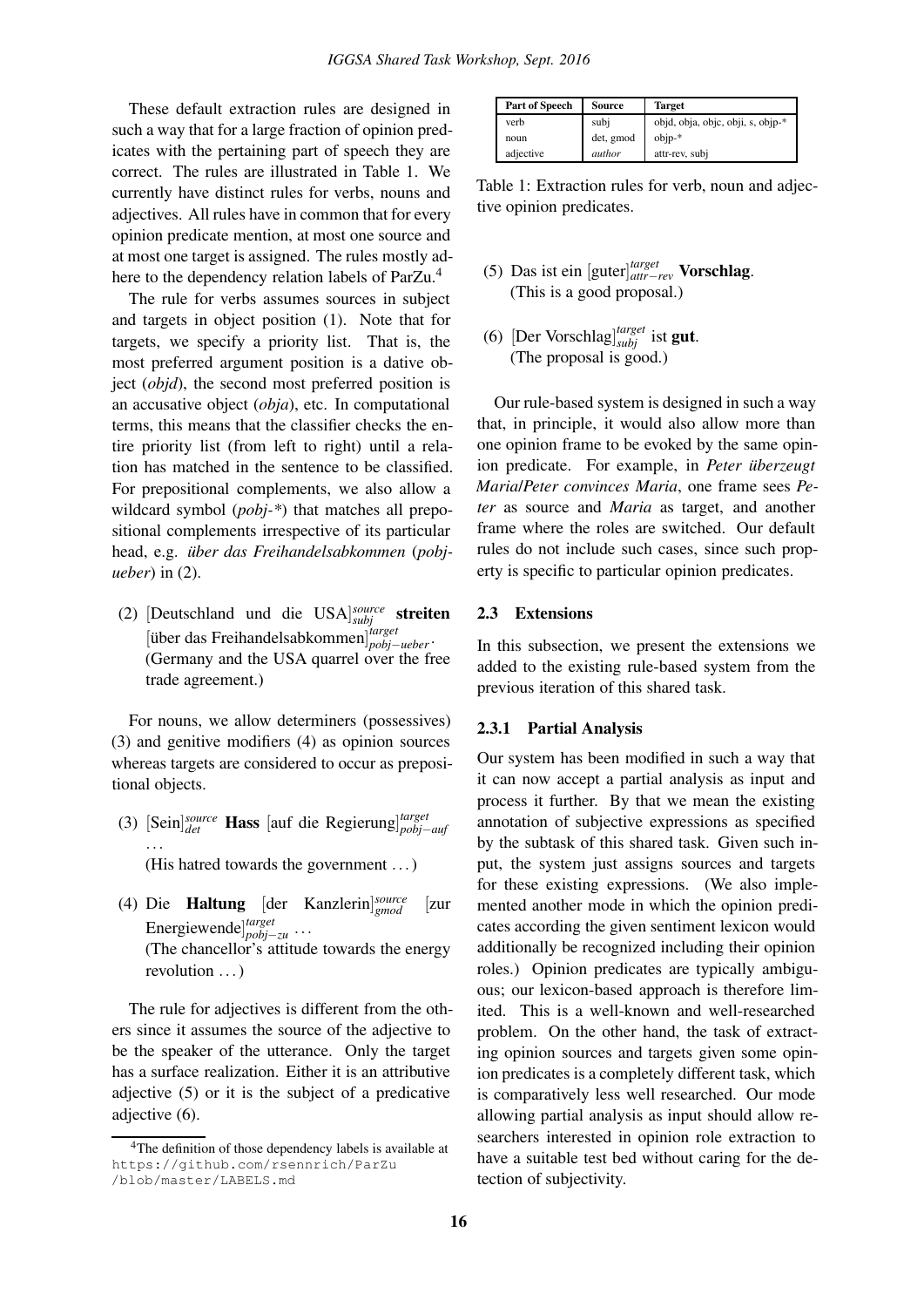#### 2.3.2 Grammatically-Induced Sentiment

An important aspect of opinion-role extraction that was completely ignored in the initial version of the rule-based system is the sentiment that is not evoked by common opinion predicates but sentiment that is evoked by certain grammatical constructions. We focus on certain types of modalities (7) and tenses (8). Such type of sentiment is detected without our extraction lexicon (§2.2).

- (7) [Kinder sollten nicht auf der Straße spielen.] *target source: speaker* (Children should not play on the street.)
- (8) [Er wird mal ein guter Lehrer sein.] *target source: speaker* (He is going to become a good teacher.)
- (9) Der Puls des Patienten *wird* gemessen. (The patient's pulse is measured.)

It is triggered by certain types of lexical units, that is, modal verbs, such as *sollte*, or auxiliary verbs, such as *werden*. However, unlike the lexical units from our extraction lexicon, some of these verbs require some further disambiguation. For instance, the German auxiliary *werden* is not exclusively used to indicate future tense as in (8) but it is also used for building passive voice (9). Therefore, our module carries out some contextual disambiguation of these words.

Grammatically-induced sentiment also systematically differs from lexical sentiment in the way in which opinion roles are expressed. While for lexical sentiment, the argument position of the sources and targets is dependent on the specific lexical unit that conveys the sentiment and therefore has to be specified by lexical rules, the types of grammatically-induced sentiment that we cover share the same argument positions for sources and targets. Typically, the source is the speaker of the utterance and the target is the entire sentence in which the tense or modal occurs. Of course, in case of compound sentences, the scope of the target is only restricted to the clause in which the auxiliary/modal verb occurs (10).

(10) [Er wird mal ein guter Lehrer sein] *target*, da er gut erklären kann. source: speaker (He is going to become a good teacher since he can explain things well.)

#### 2.3.3 Morphological Analysis

Opinion sources are typically persons or groups of persons. In order to ensure that only NPs that match this semantic type are classified as sources, we employed a semantic filter that used the prediction of a named-entity recognizer in case of proper nouns and GermaNet (Hamp and Feldweg, 1997) in case of common nouns. The latter approach, however, is limited considering the high frequency of compounding in German. We observed that in case an opinion source was represented by a compound, such as *SPD-Landtagsabgeordneter*, it could not be established as a person since that term was not included in GermaNet. We examined whether this coverage problem could be solved by morphologically analyzing those compounds and then only looking up their heads (e.g. *Abgeordneter*) which are more likely to be included in GermaNet. A similar experiment was carried out to match opinion predicates in compounds (e.g. *Frühjahrsaufschwung* or *Telefonterror*). Our initial experiments with *morphisto* (Zielinski and Simon, 2009), however, showed no improvement in either opinion source extraction or subjectivity detection due to the high ambiguity in noun compound structures.

#### 2.3.4 Normalizing Conjunctions

In the original version of our system we already incorporated a set of normalization steps of simplifying the dependency parse (Wiegand et al., 2014). The result was a more compact representation of sentences that abstracts from the surface realization of a sentence. This made it simpler to state extraction rules for the extraction of opinion sources and targets. In our submission for this year's task, we added a further normalization step dealing with conjunctions. The original dependency parse typically only directly connects one conjunct with the syntactic roles relevant for opinion roles. For instance, in Figure 2(a) only *lugt* is connected with *Er* by a subject relation. Therefore, our original system would only be able to establish that *Er* is some opinion role of *lügt*. In such cases, we also add another edge with the subject relation connecting the second conjunct (*betrugt*) and its subject (Figure 2(b)).

We also incorporate a set of rules to handle coordination for predicative and attributive adjectives.<sup>5</sup>

<sup>&</sup>lt;sup>5</sup>For nouns, we could not figure out unambiguous relations where adding further edges would have increased the extraction of sources or targets.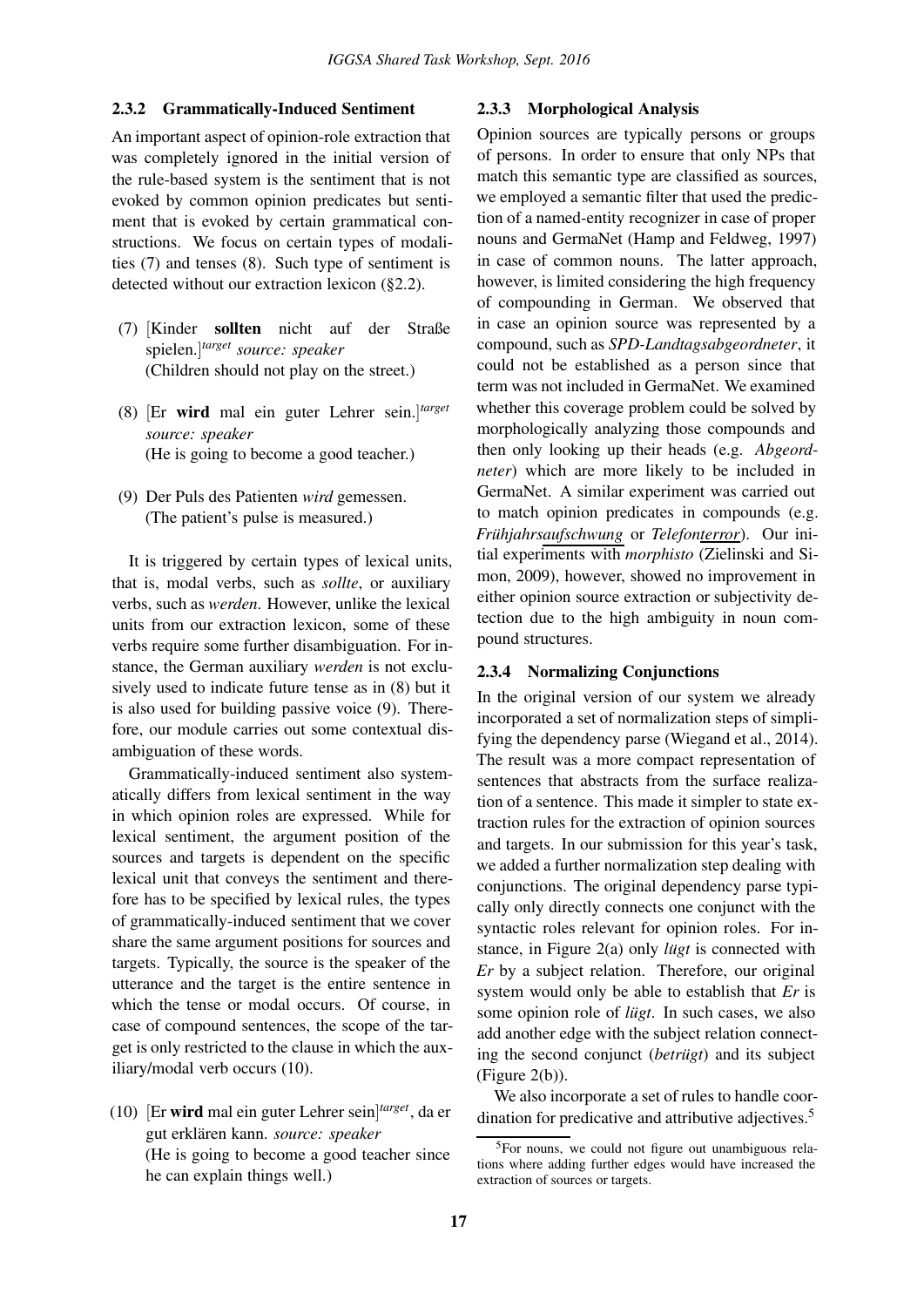While for predicative adjectives, the subjective relation has to be duplicated, for attributive adjectives, the edge *attr* needs to be duplicated (see Figure 3).

#### 2.3.5 Alternative NLP Tools

We critically assessed the choice of NLP tools used in our original system and compared them with alternatives.

As far as both constituency and dependency parsing is concerned, it was not possible for us to find more effective alternatives. Either the corresponding parser could not be converted in our existing format so that the system would still work as before, or, the parsing output was notably inferior and produced worse extraction performance when incorporated in our processing pipeline.

As far as named-entity recognition is concerned, we replaced the original tagger, the German model from the Stanford named-entity tagger (Faruqui and Padó, 2010), by a more recent tagger, i.e. GermaNER (Benikova et al., 2015). We primarily decided in favour of this replacement since the Stanford named-entity tagger occasionally overrides the given sentence-boundary detection.

#### 2.4 Multiword Expressions

Not every opinion predicate is a unigram token. So far, the only *multiword expressions* conveying sentiment that our system was able to process were phrasal verbs, as *gab auf* in (11).

(11) Er gab das Rauchen vor 10 Jahren auf. (He gave up smoking 10 years ago.)

We modified our system in such a way that extraction rules can now also be specified for arbitrary multiword expressions. Matching multiword expressions in German sentences is not trivial since

- multiword expressions can be discontinuous sequences of tokens (e.g.  $(12)$ ,  $(13)$ ),
- the order of tokens between the canonical form and mentions in specific sentences may vary (e.g. (13)), and
- several tokens between the canonical form and mentions in specific sentences may differ (e.g. reflexive pronoun *sich* in (12)).

In order to account for these properties, our matching algorithm considers the dependency parse of

a sentence. We identify a multiword expression if the tokens of a particular expression are all directly connected via edges in a dependency parse. The multiword expressions must hence form a connected subgraph of the parse in which all tokens of the multiword expression and only those are included.

- (12) *sich benehmen wie die Axt im Walde* (*act like a brute*): Er sagte, dass ich mich benehmen würde, wie die Axt im Walde. (He told me that I acted like a brute.)
- (13) *sein wahres Gesicht zeigen* (*to show one's true colours*): Unter Alkoholeinfluss zeigte er sein wahres Gesicht. (Under the influence of alcohol, he showed his true colours.)

Since we are not aware of any publicly available lexicon for multiword expressions, we extract them automatically from a German corpus. For that, we use the parsed *deWaC* (Baroni et al., 2009). We focus on those multiword expressions that follow a systematic pattern. We chose *reflexive verbs* (e.g. *sich freuen*, *sich schamen ¨* , *sich fürchten*) and *light-verb constructions* (e.g. *Angst haben*, *Kummer machen*, *Acht geben*). In order to extract reflexive verbs, we extracted opinion verbs frequently occurring with a reflexive pronoun (we restrict the pronoun to be the accusative object of the verb). In order to extract light-verb constructions, we first manually selected a set of common light verbs (e.g. *haben*, *machen*, *geben*) and then looked for opinion nouns that often co-occur with these light verbs (we restrict the opinion noun to be the accusative object of the light verb). In total, we thus extracted about 4700 multiword expressions.

#### 3 Supervised System

Since we participated in the second edition of this shared task, it meant that we were able to exploit the manually-labeled test data of the previous shared task (Ruppenhofer et al., 2014) as training data for a supervised classifier. In the previous edition, also a supervised system was submitted, however, it only considered as labeled training data texts automatically translated from English to German. Moreover, only opinion sources were con-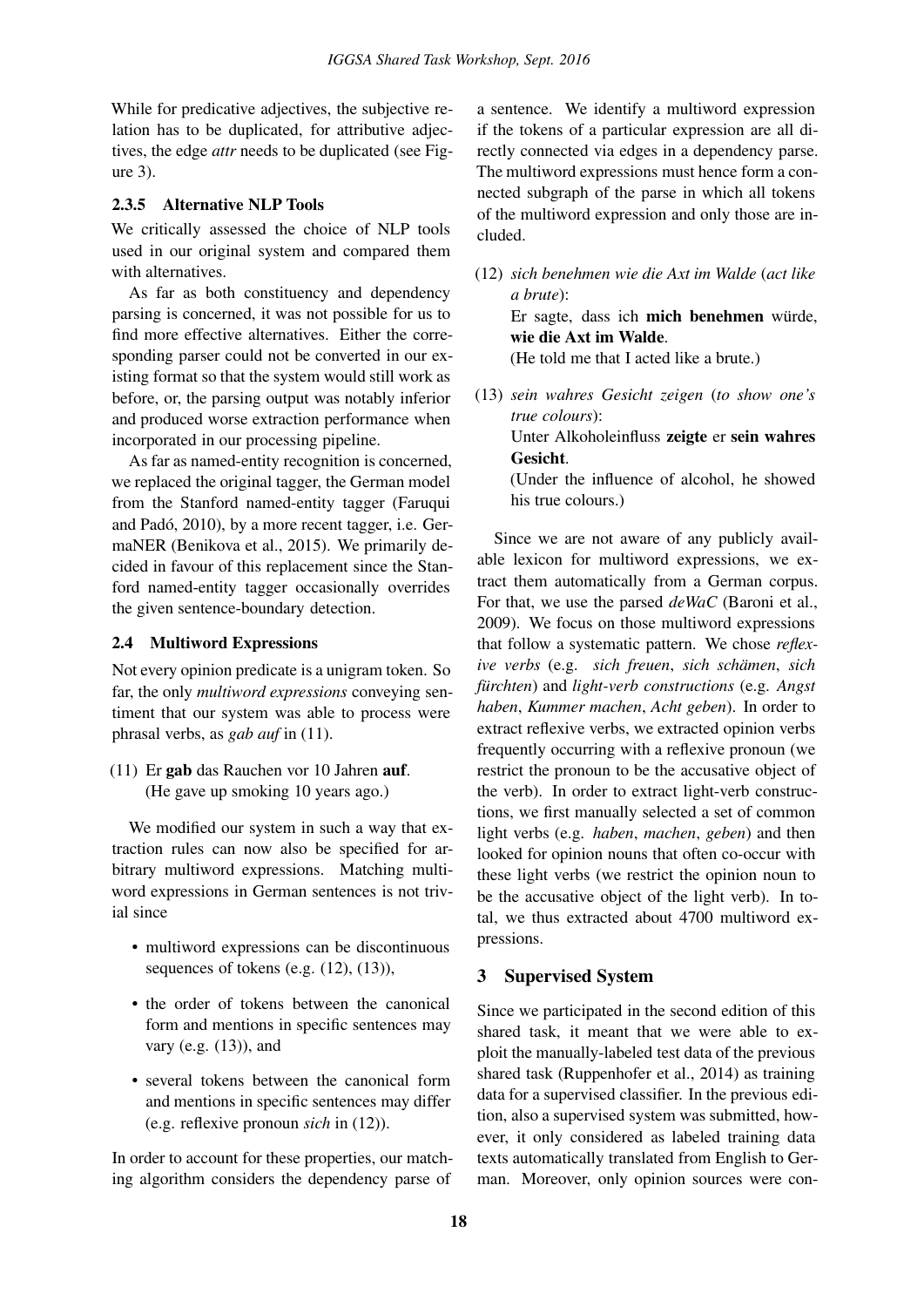

Figure 2: Illustration of normalizing dependency parses with verb coordination.



Figure 3: Illustration of normalizing dependency parses with adjective coordination.



Figure 4: Processing pipeline of the supervised system.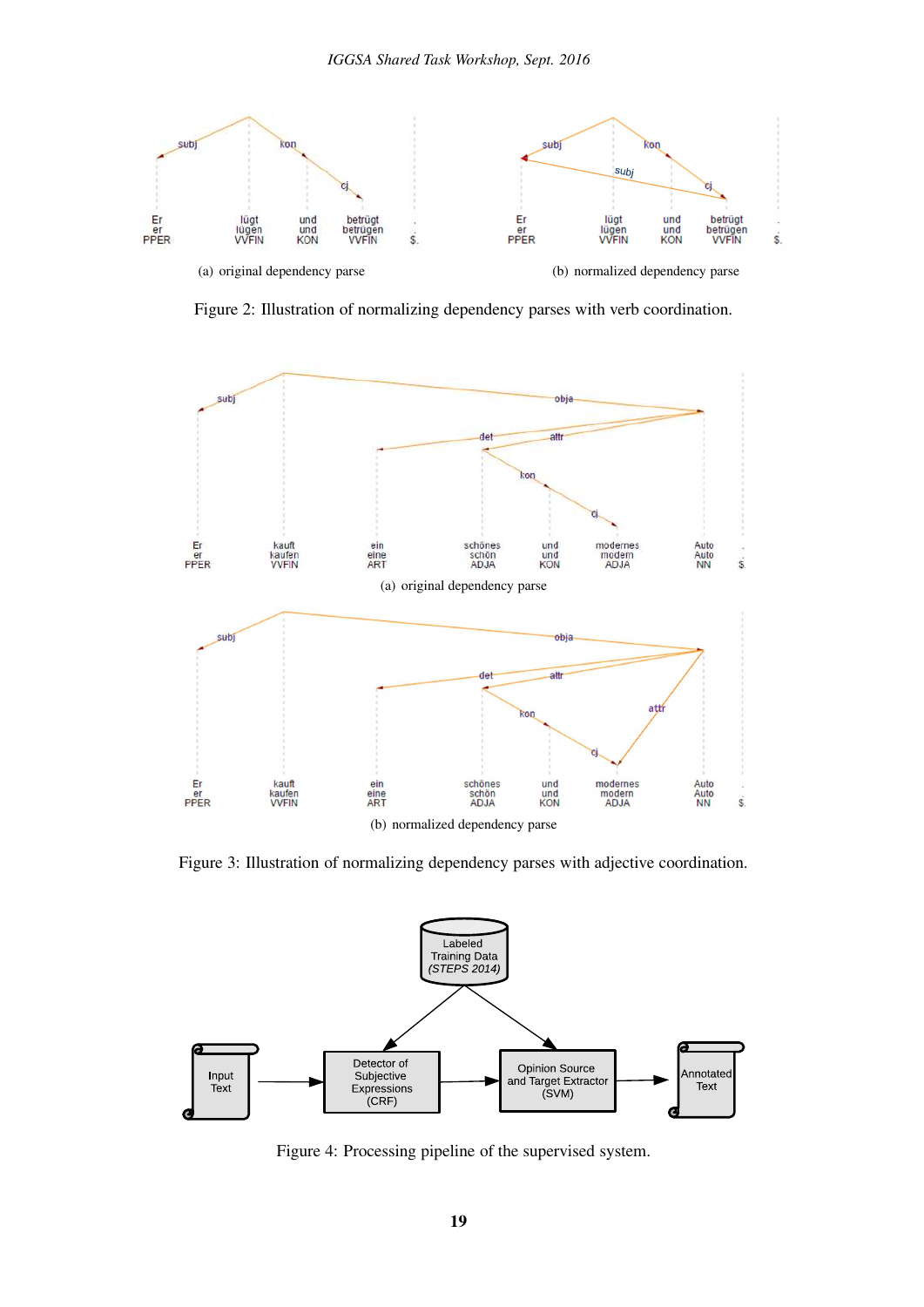| <b>Type</b>       | <b>Feature Templates</b>                                                                                            |
|-------------------|---------------------------------------------------------------------------------------------------------------------|
| words             | unigram features: target word and its two predecessors/successors                                                   |
|                   | bigrams features: bigrams of neighboring words from unigram features                                                |
| part of speech    | unigram features: part-of-speech tag of target word and its two predecessors/successors                             |
|                   | bigram features: bigrams of neighboring part-of-speech tags from unigram features                                   |
|                   | bigram features: trigrams of neighboring part-of-speech tags from unigram features                                  |
| sentiment lexicon | is either of the words (window is that of the unigram features) an opinion predicate according to sentiment lexicon |

Table 2: Feature templates employed for the CRF classifier to detect subjective expressions.

sidered. We believe that considering actual German text presents a much higher quality of training data than text that has automatically been translated into German.

The processing pipeline of our supervised system is illustrated in Figure 4. For this approach, we employed the same NLP tools as in our rulebased system in order to ensure comparability.

Our supervised system comprises two classifiers: The first is to detect opinion predicates. For that, we employ a conditional random field (Lafferty et al., 2001). As an implementation, we chose  $CRF++^6$ . As a motivation, we chose a sequence-labeling algorithm because the task of detecting opinion predicates is similar to other tagging problems, such as part-of-speech tagging or named-entity recognition. The feature templates for our sentiment tagger are displayed in Table 2. We use CRF++ in its standard configuration; as a labeling scheme, we used the simple IO-notation.

The second classifier extracts for an opinion predicate detected by the CRF the corresponding opinion source or target, if they exist. For this support vector machines (SVM) were chosen. As an implementation, we used *SVMlight* (Joachims, 1999). The instance space is a set of tuples comprising candidate opinion roles and opinion predicates (detected by the previous sentiment detection). We use different sets of candidate phrases for opinion sources and opinion targets. For opinion sources, the set of candidates is the set of noun phrases in a sentence. Opinion sources are typically persons or groups of persons and, therefore, only noun phrases are eligible to represent such opinion role. Opinion targets, on the other hand, cannot be reduced to one semantic type. Targets can be various types of entities, both animate and inanimate. They can even represent entire propositions. As a consequence, we consider every constituent phrase of a sentence as a candidate opinion target.

SVM were chosen as a learning method since this task deals with a more complex instance space, and SVM, unlike sequence labelers, allow a fairly straightforward encoding of that instance space. The features we employed for this classifier are illustrated in Table 3.

#### 4 Experiments

In this section, we evaluate the 7 runs officially submitted to the shared task. Table 4 displays the different properties of the different runs. The first 5 runs are rule-based systems, while the last run is a supervised system. *Rule-Based-2014* is the best rule-based system run in the previous iteration of this shared task (Wiegand et al., 2014) using the PolArt-sentiment lexicon (Klenner et al., 2009). *Rule-Based-2016-plain* is as *Rule-Based-2014* with various bugs removed. *Rule-Based-2016-gram* is as *Rule-Based-2016* with the module on grammatically-induced sentiment analysis (Section 2.3.2) switched on. *Rule-Based-2016-conj* is as *Rule-Based-2016-gram* but also with normalization of conjunctions (Section 2.3.4) switched on. The last system, *Supervised* is the supervised classifier presented in Section 3.

Table 5 displays the (micro-average) performance (exact matches) of the different configurations on the full task. SE evaluates the detection of subjective expressions, Source the detection of opinion sources and Target the detection of opinion targets.

Table 5 shows that the extensions made to the 2014-system result in some improvement. This improvement is caused by a notable rise in recall. The normalization of conjunctions and the treatment of multiword expressions only produce mild performance increases. We assume that this is due to the fact that, in the test data, there are only few cases of the conjunctions we deal with and also only few cases of the multiword expressions we extracted from a corpus. If one compares the rule-based systems with the supervised

<sup>6</sup>https://code.google.com/p/crfpp/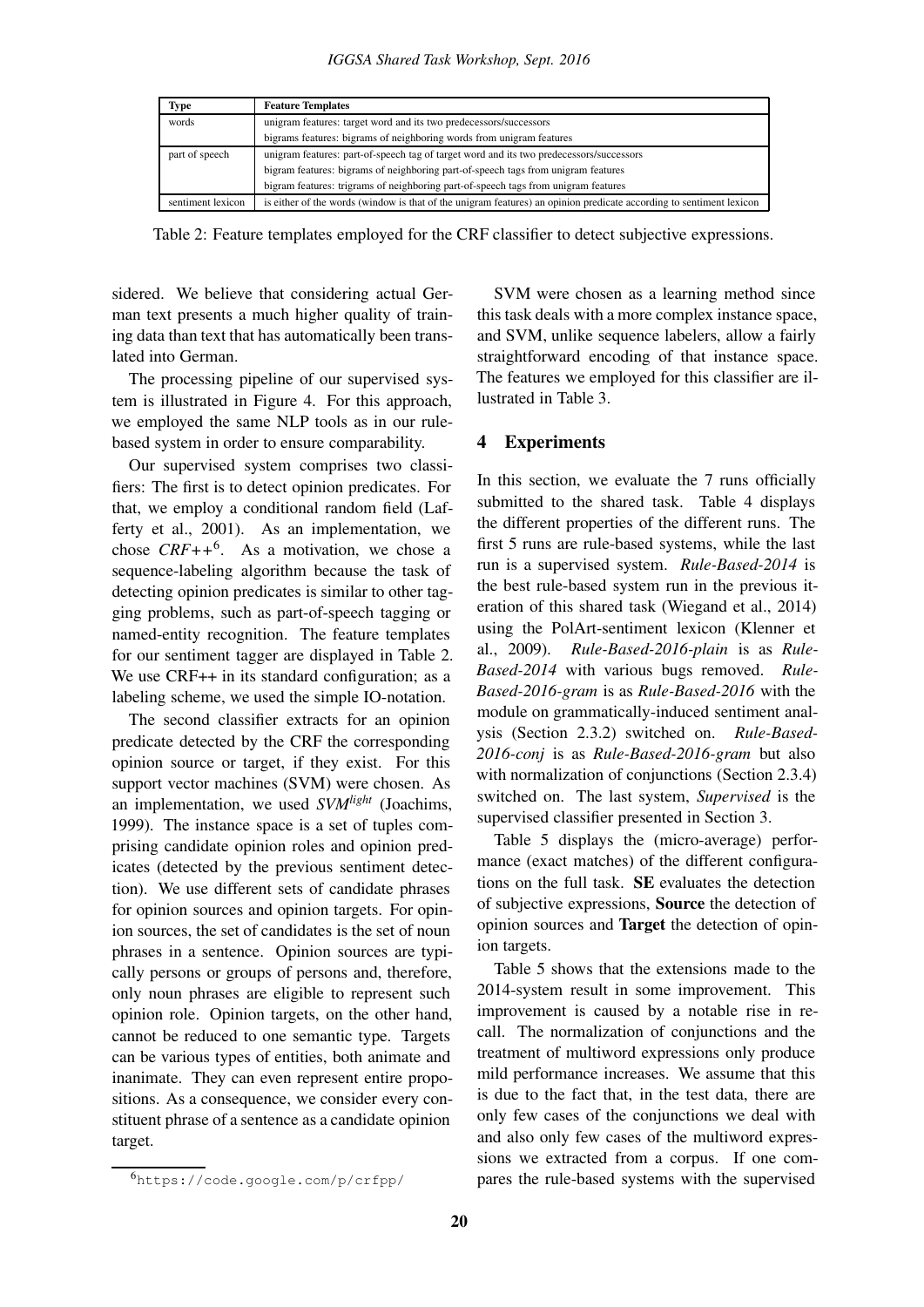| <b>Type</b>            | <b>Features</b>                                                                            |
|------------------------|--------------------------------------------------------------------------------------------|
| candidate opinion role | phrase label of candidate opinion role (e.g. NP, VP, SBAR etc.)                            |
|                        | lemma of head of phrase representing candidate opinion role                                |
|                        | part-of-speech of head of phrase representing candidate opinion role                       |
|                        | is head of phrase representing candidate opinion role some named entity?                   |
|                        | is candidate opinion role at the beginning of the sentence?                                |
| opinion predicate      | lemma of opinion predicate                                                                 |
|                        | part-of-speech of opinion predicate                                                        |
| relational             | distance between opinion role candidate and opinion predicate                              |
|                        | dependency path from opinion role candidate to opinion predicate                           |
|                        | part-of-speech label of head of opinion role candidate and opinion predicate               |
|                        | phrase label of opinion role candidate and part-of-speech tag of head of opinion predicate |

Table 3: Features employed for the SVM classifier to extract opinion sources and targets.

| Run                   | <b>Properties</b>                                                                                                     |
|-----------------------|-----------------------------------------------------------------------------------------------------------------------|
| Rule-Based-2014       | previous system (Wiegand et al., 2014) as it was publicly available                                                   |
| Rule-Based-2016-plain | as Rule-Based-2014 with various bugs removed                                                                          |
| Rule-Based-2016-gram  | Rule-Based-2016 with module on grammatically-induced sentiment analysis (Section 2.3.2) switched on                   |
| Rule-Based-2016-conj  | as Rule-Based-2016-gram but also with normalization of conjunctions (Section 2.3.4) switched on                       |
| Rule-Based-2016-mwe   | as Rule-Based-2016-conj but also with additional multiword expressions as part of the sentiment lexicon (Section 2.4) |
| Supervised            | supervised learning system as discussed in Section 3                                                                  |

| Table 4: The different properties of the different runs. |  |  |
|----------------------------------------------------------|--|--|
|----------------------------------------------------------|--|--|

| Run                   | Measure | SЕ    | Source | <b>Target</b> |
|-----------------------|---------|-------|--------|---------------|
| Rule-Based-2014       | Prec    | 57.01 | 44.85  | 47.64         |
|                       | Rec     | 15.14 | 9.70   | 11.41         |
|                       | F       | 23.93 | 15.50  | 18.41         |
| Rule-Based-2016-plain | Prec    | 55.54 | 41.83  | 45.27         |
|                       | Rec     | 19.90 | 13.83  | 12.71         |
|                       | F       | 29.30 | 20.79  | 19.85         |
| Rule-Based-2016-gram  | Prec    | 56.36 | 42.04  | 44.83         |
|                       | Rec     | 24.95 | 18.62  | 17.63         |
|                       | F       | 34.59 | 25.81  | 25.30         |
| Rule-Based-2016-conj  | Prec    | 56.36 | 42.11  | 45.01         |
|                       | Rec     | 24.95 | 18.67  | 17.85         |
|                       | F       | 34.59 | 25.88  | 25.57         |
| Rule-Based-2016-mwe   | Prec    | 57.20 | 45.52  | 44.03         |
|                       | Rec     | 25.32 | 18.95  | 18.53         |
|                       | F       | 35.10 | 26.22  | 26.08         |
| Supervised            | Prec    | 65.42 | 50.24  | 32.31         |
|                       | Rec     | 41.41 | 23.25  | 17.29         |
|                       | F       | 50.72 | 31.79  | 22.52         |

Table 5: Evaluation of the different runs of the Main Task.

| <b>Run</b>          | Task             | <b>Measure</b> | SЕ    | Source | <b>Target</b> |
|---------------------|------------------|----------------|-------|--------|---------------|
| Rule-Based-2016-mwe | Full Task        | Prec           | 57.20 | 45.52  | 44.03         |
|                     |                  | Rec            | 25.32 | 18.95  | 18.53         |
|                     |                  | F              | 35.10 | 26.22  | 26.08         |
|                     | Subtask          | Prec           | 100.0 | 59.86  | 69.24         |
|                     |                  | Rec            | 100.0 | 28.60  | 28.87         |
|                     |                  | F              | 100.0 | 38.70  | 40.75         |
| Supervised          | <b>Full Task</b> | Prec           | 65.42 | 50.24  | 32.31         |
|                     |                  | Rec            | 41.41 | 23.25  | 17.29         |
|                     |                  | F              | 50.72 | 31.79  | 22.52         |
|                     | Subtask          | Prec           | 100.0 | 59.40  | 42.60         |
|                     |                  | Rec            | 100.0 | 38.29  | 31.69         |
|                     |                  | F              | 100.0 | 46.57  | 36.35         |

Table 6: Evaluation of the Subtask.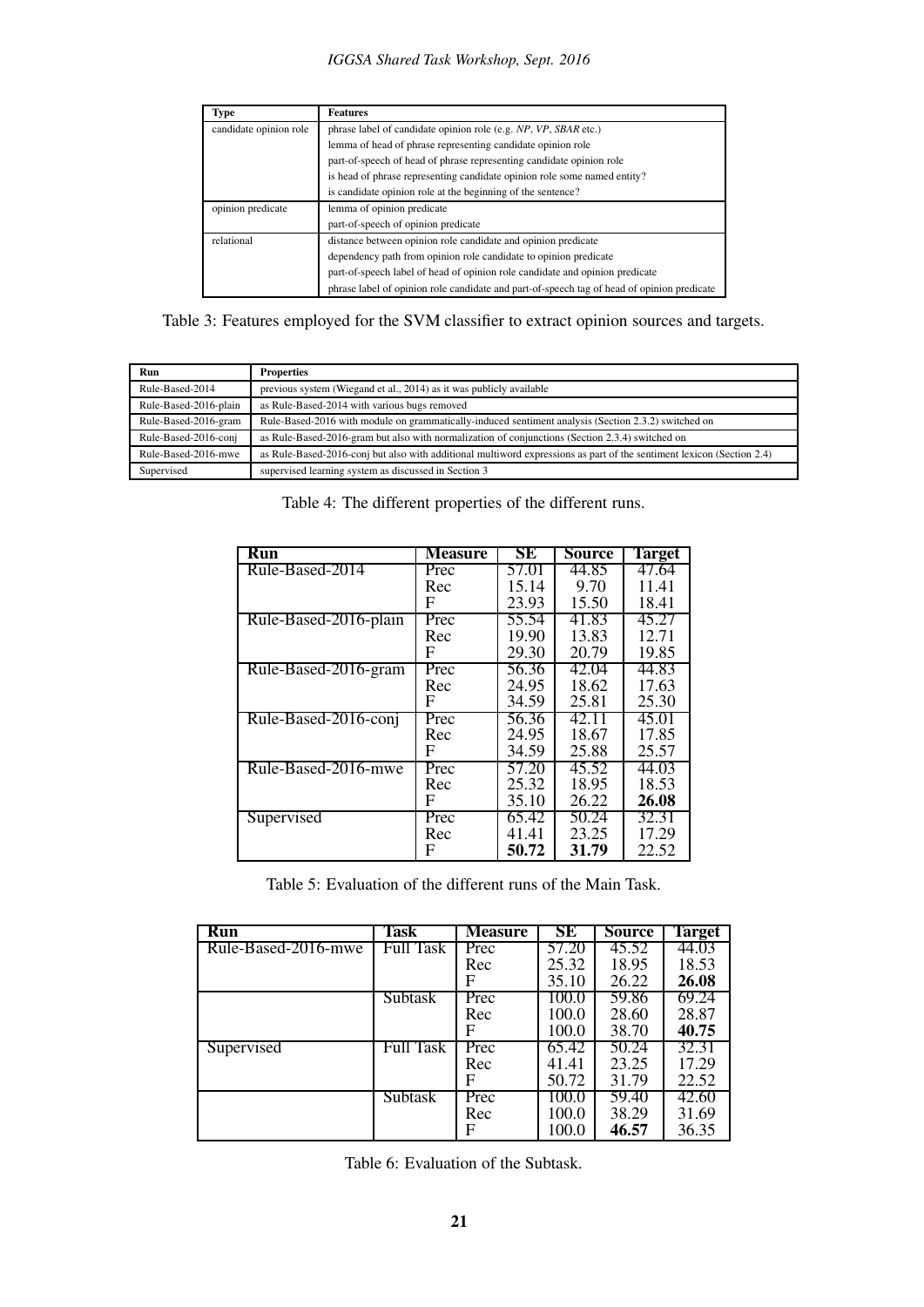system, one notices that on the detection of subjective expressions, the supervised system largely outperforms the rule-based system. Both precision and recall are improved. Obviously, the supervised system is the only classifier capable of disambiguating subjective expressions (Akkaya et al., 2009). Moreover, it seems to detect more subjective expressions than are contained in a common sentiment lexicon (which is the backbone of the subjectivity detection of the rule-based system). The supervised system, however, is less effective on the extraction on targets. Targets are more difficult to extract than sources in general since they can be more heterogeneous linguistic entities. Sources, for instance, are typically realized as noun phrases, whereas targets can be different types of phrases. We also observed that due to the fact that many targets are comparably large spans, parsing errors also affect this type of opinion roles more frequently. On the other hand, the constituents typically representing sources, i.e. (small) noun phrases, can be correctly recognized more easily. The supervised system may also outperform the rule-based system on the extraction of sources, since it can memorize certain entities with a high prior likelihood to be sources. For instance, first person pronouns (e.g. *I* or *we*) are very likely candidates for sources. This type of information cannot be incorporated in the rule-based classifier.

Table 6 compares the best rule-based system (i.e. *System-2016-mwe*) and the supervised system on both the full task and the subtask (again: microaverage performance – exact matches). In the subtask, subjective expressions are already given and only sources and targets have to be extracted. Obviously the subtask is easier which can be seen by the notably higher performance scores on both source and target extraction for both approaches. As on the full task, on the extraction of sources the supervised system outperforms the rule-based system, while on the extraction of targets, the rulebased system outperforms the supervised system.

#### 5 Conclusion

We reported on the two systems we devised for the second edition of the shared task on *Source, Subjective Expression and Target Extraction from Political Speeches (STEPS)*. The first system is a rule-based system relying on a predicate lexicon specifying extraction rules for verbs, nouns and adjectives, while the second is a supervised classifier

trained on the adjudicated test data of the previous edition of this shared task.

The supervised classifier scores well on the detection of subjective expressions and opinion sources. The rule-based system produces the best scores for the extraction of targets. Given the general low performance scores, we assume that the task of opinion source and target extraction still requires some further research.

#### Acknowledgements

This work was partially supported by the German Research Foundation (DFG) under grant WI 4204/2-1.

#### References

- Cem Akkaya, Janyce Wiebe, and Rada Mihalcea. 2009. Subjectivity Word Sense Disambiguation. In *Proceedings of the Conference on Empirical Methods in Natural Language Processing (EMNLP)*, pages 190– 199, Singapore.
- Marco Baroni, Silvia Bernardini, Adriano Ferraresi, and Eros Zanchetti. 2009. The WaCky Wide Web: A Collection of Very Large Linguistically Processed Web-Crawled Corpora. *Language Resources and Evaluation*, 43(3):209–226.
- Darina Benikova, Seid Muhie Yimam, Prabhakaran Santhanam, and Chris Biemann. 2015. GermaNER: Free Open German Named Entity Recognition Tool. In *Proceedings of the International Conference of the German Society for Computational Linguistics and Language Technology (GSCL)*, pages 31–38, Essen, Germany.
- Marie-Catherine de Marneffe, Bill MacCartney, and Christopher D. Manning. 2006. Generating typed dependency parses from phrase structure parses. In *Proceedings of the Conference on Language Resources and Evaluation (LREC)*, pages 449–454, Genoa, Italy.
- Manaal Faruqui and Sebastian Padó. 2010. Training and Evaluating a German Named Entity Recognizer with Semantic Generalization. In *Proceedings of KONVENS*, Saarbrücken, Germany.
- Birgit Hamp and Helmut Feldweg. 1997. GermaNet a Lexical-Semantic Net for German. In *Proceedings of ACL workshop Automatic Information Extraction and Building of Lexical Semantic Resources for NLP Applications*, pages 9–15, Madrid, Spain.
- Thorsten Joachims. 1999. Making Large-Scale SVM Learning Practical. In B. Schölkopf, C. Burges, and A. Smola, editors, *Advances in Kernel Methods - Support Vector Learning*, pages 169–184. MIT Press.